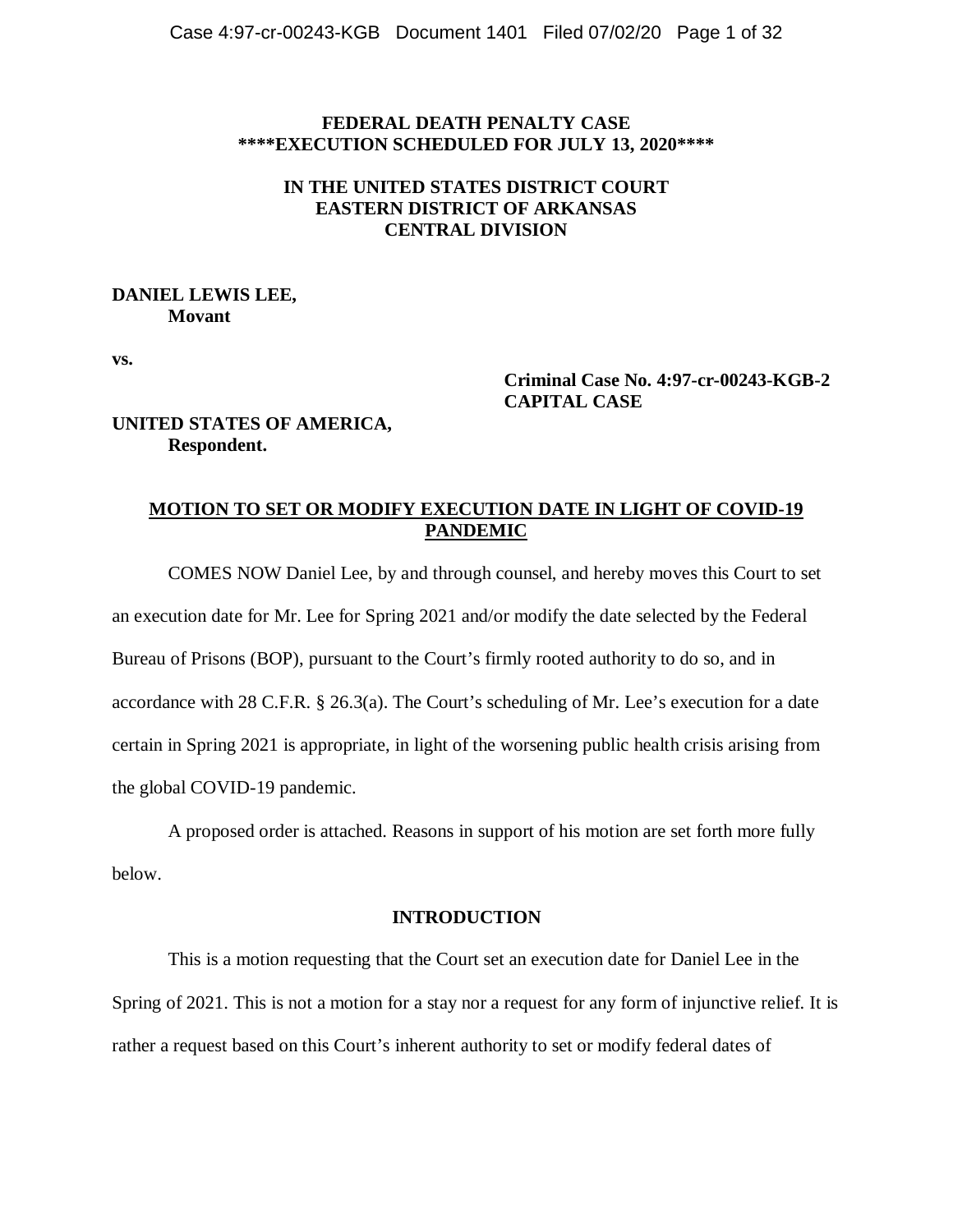#### Case 4:97-cr-00243-KGB Document 1401 Filed 07/02/20 Page 2 of 32

execution, a judicial function that is firmly rooted in the historical record and long recognized by all three branches of government.<sup>[1](#page-1-0)</sup> This Court should exercise that authority now.

There are good reasons why. Chief among them is that the Department of Justice scheduled Mr. Lee's execution to take place in the middle of a pandemic. The large-scale spread of the coronavirus has put much of the nation on an unprecedented "shutdown" over the last several months, leaving work to be conducted from home where possible and, where not, requiring sweeping closures or cutbacks in business, leisure, travel and untold other enterprises. Experts have pressed social distancing as the primary means to stem the spread of the disease.

The epidemic has not abated. On the contrary, when the country began to open up just weeks ago, attempting a return to more normal activity, the number of infections and hospitalizations in various parts of the country grew exponentially. New cases in the United States shot up by more than 80 percent in the past two weeks, with more than 52,000 new cases in the country announced on July 1, the most cases in a single day since the pandemic began.<sup>[2](#page-1-1)</sup> Cases are now rising in more than half the states.<sup>[3](#page-1-2)</sup> Dr. Anthony Fauci, Director of the National Institute for Allergy and Infectious Disease and Coronavirus Task Force Member, and Dr. Robert Redfield, Director of the Centers for Disease Control and Prevention, warned a Senate committee this week of increasing infections if serious steps are not taken nationwide.

<span id="page-1-0"></span> <sup>1</sup> See *Motion to Declare the Bureau of Prison's Notice Scheduling Daniel Lee's Execution Null and Void* (Dkt. 1400).

<span id="page-1-1"></span><sup>&</sup>lt;sup>2</sup> Derek Hawkins et al., "Daily reported coronavirus infections in the U.S. top 50,000 for the first time*,*" Washington post, July 1, 2020 (available at: [https://www.washingtonpost.com/nation/2020/07/01/coronavirus-live-updates-us/\)](https://www.washingtonpost.com/nation/2020/07/01/coronavirus-live-updates-us/) (last visited July 2, 2020).

<span id="page-1-2"></span><sup>&</sup>lt;sup>3</sup> Clare Foran and Jamie Ehrlich, "Fauci warns Congress that new US coronavirus cases could rise to 100,000 a day," CNN, June 30, 2020 (available at: [https://www.cnn.com/2020/06/30/politics/fauci-redford-testimony-senate-](https://www.cnn.com/2020/06/30/politics/fauci-redford-testimony-senate-coronavirus/index.html)

[coronavirus/index.html\)](https://www.cnn.com/2020/06/30/politics/fauci-redford-testimony-senate-coronavirus/index.html) (July 2, 2020).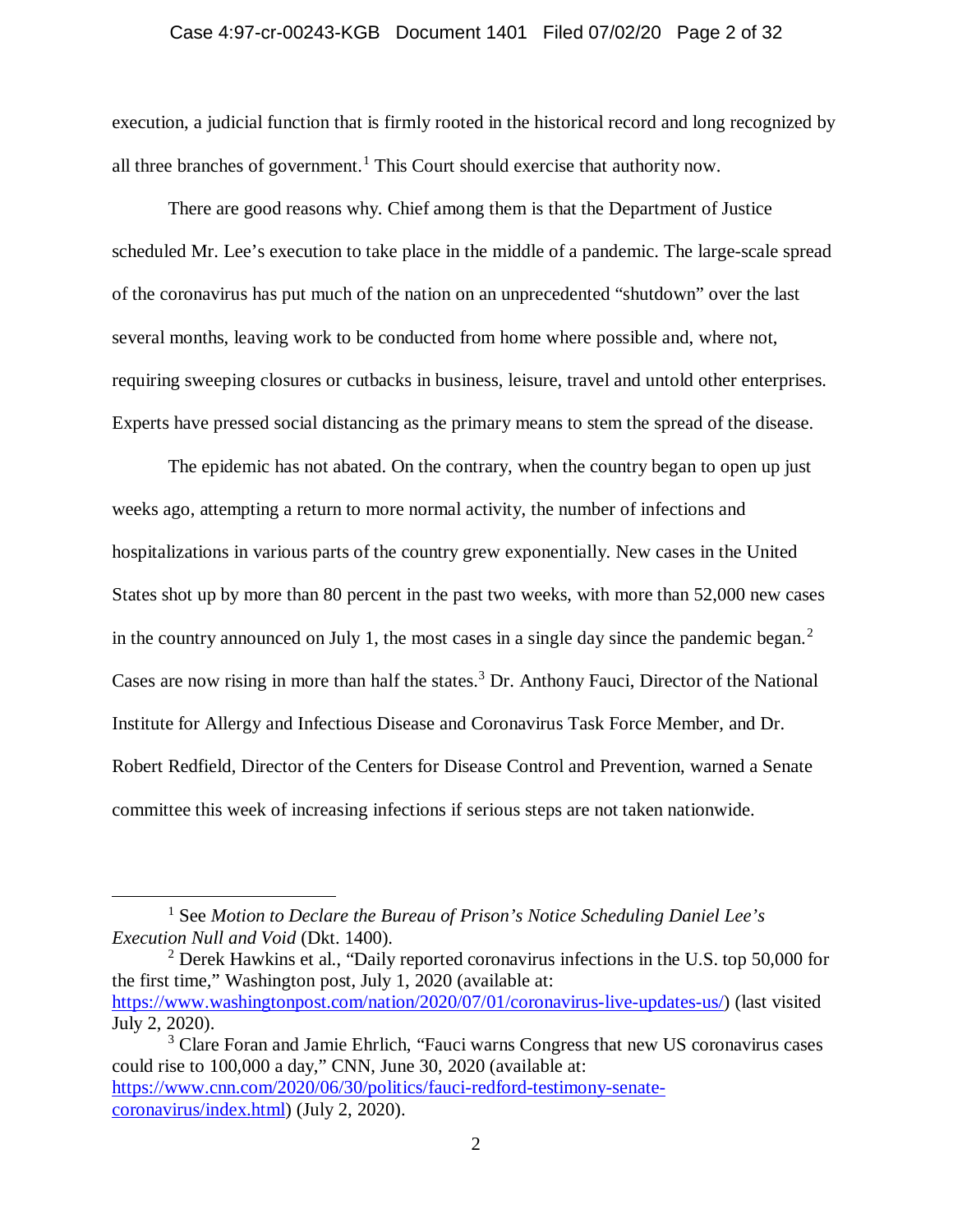#### Case 4:97-cr-00243-KGB Document 1401 Filed 07/02/20 Page 3 of 32

It is in this environment that the Department of Justice has scheduled the first four federal executions in 17 years, with three of them just a day apart, and Daniel Lee's first. This follows three months of a shutdown of all institutions within the Bureau of Prisons, $4$  halting all legal visits, including at USP Terre Haute where federal death row is housed and the executions are to take place. Social distancing inside the prison, where one prisoner died recently of COVID-19, will be impossible. Travel to Indiana, including from current "hot spots," will put many at risk.

DOJ's insistence on conducting his execution in the midst of this crisis has, moreover, interfered with the ability of Mr. Lee's legal team to provide him with competent counsel through end-stage litigation and clemency proceedings. It has given rise to an untenable ethical conflict–that is, whether counsel should put their client's best interests ahead of their own interests in maintaining their health and that of their families or community. That conflict has deprived Mr. Lee of his access to counsel, potentially foreclosing otherwise available avenues for relief over the last several months and now in the days leading up to his execution.

The Government's rush to execute Mr. Lee during this pandemic is even more incomprehensible in light of the extraordinary circumstances of his case. Those most familiar with this case, including in roles usually supportive of a death sentence, all oppose Lee's execution. Indeed, the victims' family members who faithfully attended every day of the trial have made their opposition to Lee's execution known publicly and to the Department of Justice directly. They have also made clear that an execution would not honor the actual victims of the

 <sup>4</sup> *See* BOP Implementing Modified Operations (available

<span id="page-2-0"></span>at: [www.bop.gov/coronavirus/covid19\\_status.jsp\)](http://www.bop.gov/coronavirus/covid19_status.jsp) (last visited July 1, 2020). The nation's prisons, both state and federal, are key incubators of the virus. *See* Anagha Srikanth, "Jails and prisons are some of the biggest coronavirus hotspots in the country," The Hill, Apr. 28, 2020, (available at: [https://thehill.com/changing-america/respect/equality/495039-jails-and-prisons-are](https://thehill.com/changing-america/respect/equality/495039-jails-and-prisons-are-some-of-the-biggest-coronavirus)[some-of-the-biggest-coronavirus\)](https://thehill.com/changing-america/respect/equality/495039-jails-and-prisons-are-some-of-the-biggest-coronavirus) (last visited July 2, 2020).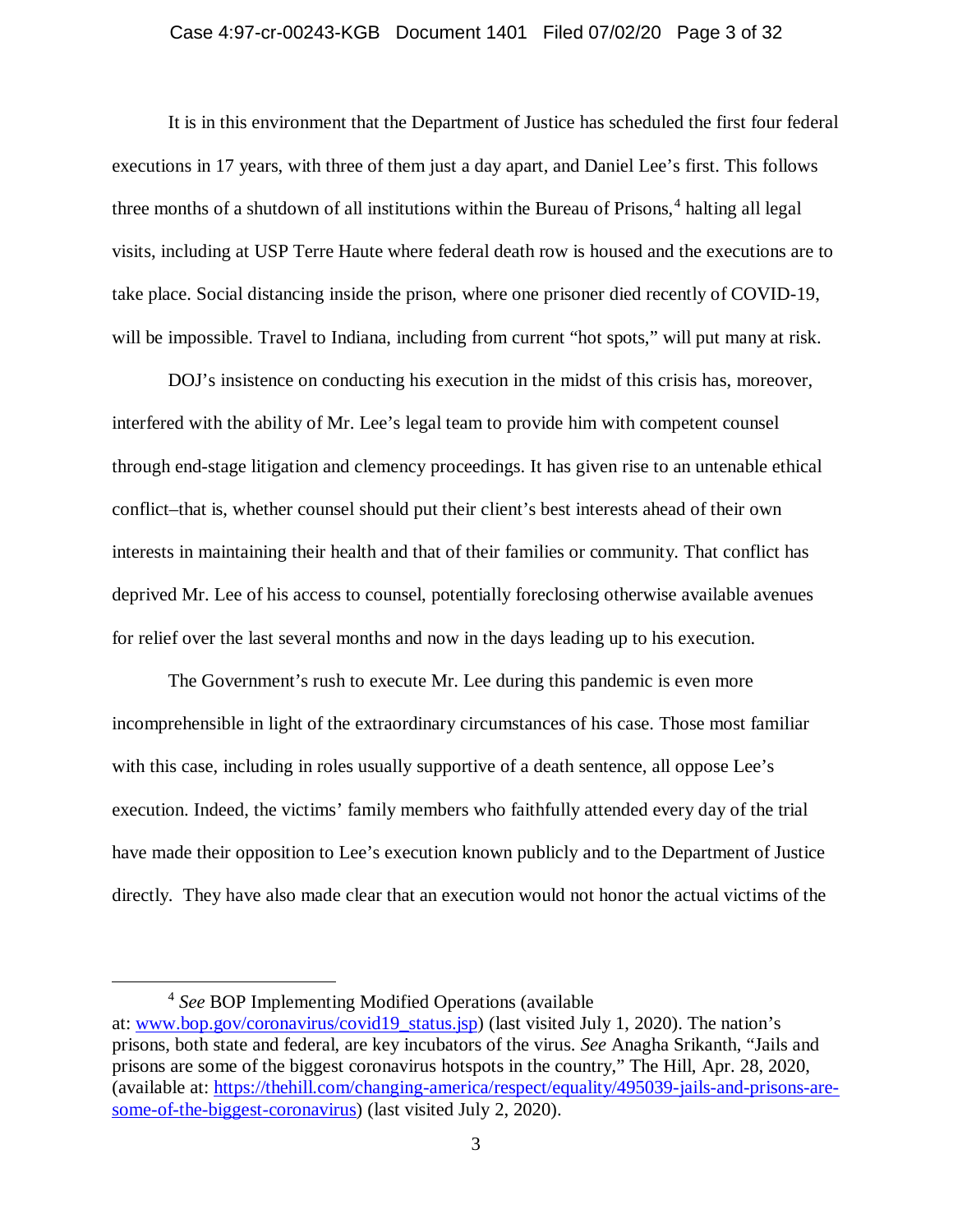## Case 4:97-cr-00243-KGB Document 1401 Filed 07/02/20 Page 4 of 32

crime. *See* Ben Miller & Daniel S. Harawa, *Why the Attorney General's Concern About Crime Victims and Their Families Rings Hollow,* The Appeal (Jan. 6, 2020), https://bit.ly/2BnphAJ (quoting Earlene Peterson as saying "it would 'shame my daughter that someone has to die for her").

The opposition of the lead prosecutor and trial judge—one who sought the death penalty and the other who presided over both the trial and post-conviction proceedings–also raises questions about the need to move with haste when the risks are so high. That they were so concerned as to take the remarkable step of speaking up says volumes about the uniqueness of this case. But the main concern here is that counsel cannot do their job and provide proper representation at this critical moment in time in the middle of the worst pandemic and health crisis in over a century. Daniel Lee therefore respectfully moves this Court to exercise its authority to set an execution date and to do so when this risk to health and life not seen in over a century is expected to have subsided.<sup>[5](#page-3-0)</sup>

# **I. THIS COURT HAS THE ABSOLUTE DISCRETION TO SET OR MODIFY MR. LEE'S EXECUTION DATE.**

This Court's authority to set Mr. Lee's execution date is firmly rooted in the historical record, is recognized and respected by every branch of the federal government, and has remained unaltered for centuries.

## **A. History of Judicial Authority**

Federal district courts have exercised their authority to set execution dates in capital cases for centuries. The practice dates back to the earliest federal criminal statute codifying capital

<span id="page-3-0"></span> $<sup>5</sup>$  Epidemiologist Dr. Chris Beyrer, whose declaration is attached as Exh. A (hereafter</sup> "Beyrer Decl."), predicts that will not realistically occur before the Spring of 2021. Mr. Lee therefore requests that this Court choose March 19, the business day closest to the first day of Spring, as the execution date.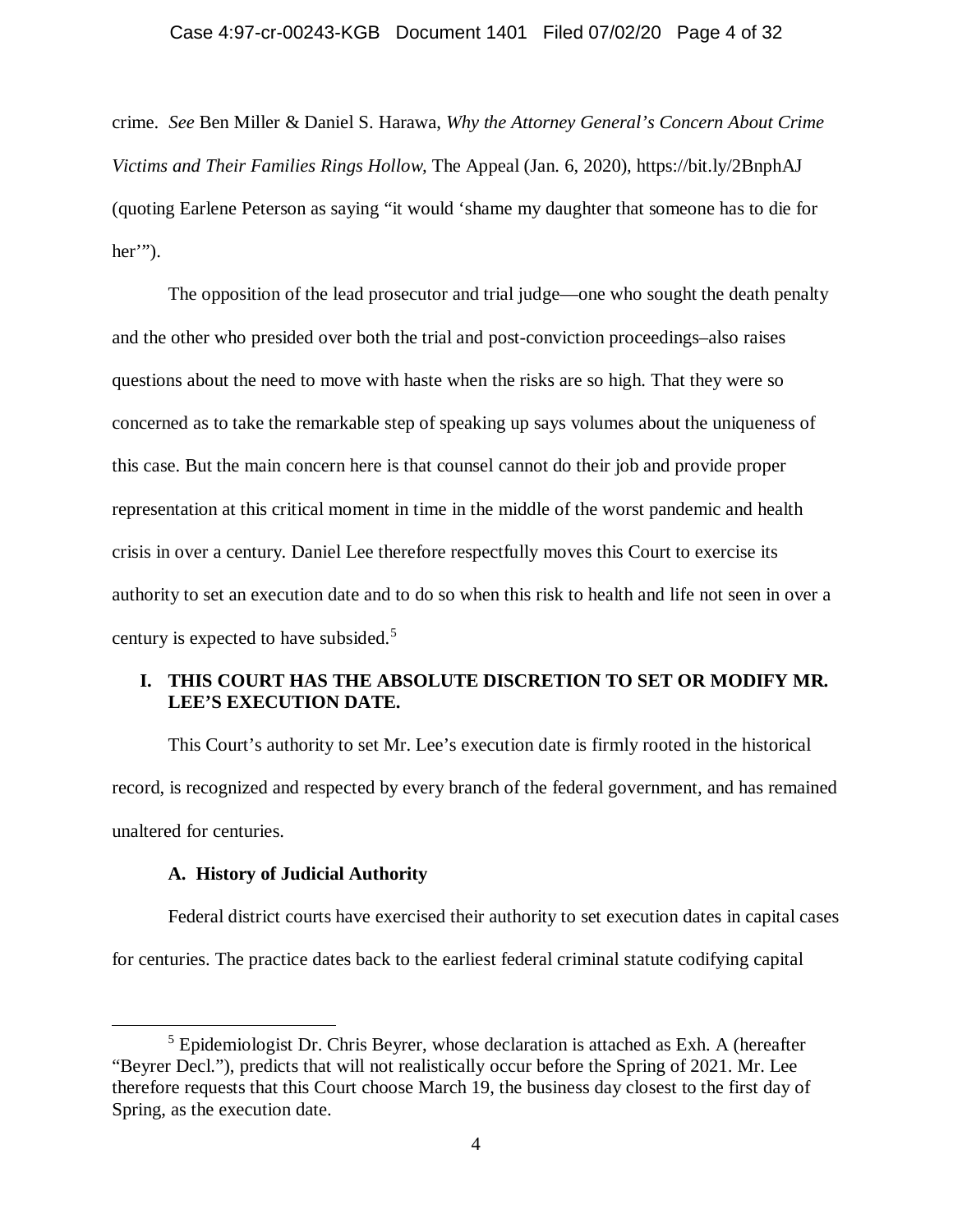### Case 4:97-cr-00243-KGB Document 1401 Filed 07/02/20 Page 5 of 32

offenses, passed by the First Congress, a year after the establishment of the federal courts pursuant to the Judiciary Act of 1789. *See* 1 Stat. 73; *see also* 1 Stat. 112 ("An Act for the Punishment of Certain Crimes Against the United States")*.* Subsequent iterations of federal death penalty statutes, including the current one, left the sentencing court's firmly rooted power to set an execution date untouched. *See* 18 U.S.C. §§ 3591-3599. From the execution of Thomas Bird on June 25, 1790 in Portland, Maine<sup>[6](#page-4-0)</sup>—the first federal execution—to the 1963 execution of Victor Feguer<sup>[7](#page-4-1)</sup>—the last one to carried out before the Supreme Court invalidated all death penalty statutes in *Furman v. Georgia*, 40[8](#page-4-2) U.S. 238 (1972)<sup>8</sup>—sentencing courts have played a role in determining the date for an execution and the historical record amply supports the executive branch's recognition of the practice.<sup>[9](#page-4-3)</sup> Indeed, ever since 1830, when President Andrew

of Virginia, 1996, pp. 478–481.], *available at*  <https://founders.archives.gov/documents/Washington/05-05-02-0299> (last visited July 2, 2020). <sup>7</sup> *See* Exh. B, Docket Sheet, *United States v. Victor Feguer*, No. 7-6031 (N.D. Iowa)

<span id="page-4-0"></span><sup>&</sup>lt;sup>6</sup> The Hon. David Sewall issued a "writ or warrant of execution" of Thomas Bird's death sentence, to take place "at the Time mentioned in the Judgment…" *See* "To George Washington from Thomas Bird, 5 June 1790," n.1, *Founders Online,* National Archives, https://founders.archives.gov/documents/Washington/05-05-02-0299. [Original source: *The Papers of George Washington*, Presidential Series, vol. 5, *16 January 1790 – 30 June 1790*, ed. Dorothy Twohig, Mark A. Mastromarino, and Jack D. Warren. Charlottesville: University Press

<span id="page-4-1"></span><sup>(</sup>district court ordering, on November 2, 1963, that "subject to interposition of executive clemency, said imposed death sentence by hanging scheduled for January 15, 1963 at approximately 5:30 a.m. at Iowa State Penitentiary at Fort Madison, Iowa," and subsequently resetting execution date).

<span id="page-4-2"></span><sup>&</sup>lt;sup>8</sup> It was the district judge, for example, who set execution dates for Julius Rosenberg and Ethel Rosenberg "for the week of June 15th" in 1953. *Rosenberg v. United States*, 346 U.S. 273, 279 (1953).

<span id="page-4-3"></span><sup>9</sup> *See, e.g.,* Exh. C, 7 Op. Atty. Gen. 561 (1855) (Attorney General Caleb Cushing's opinion includes the following description of what was then made a formalized practice: "The court sentences, and fixes the day of execution; and unless the President interpose, the Marshal of the United States proceeds to execution in due time."); *see also* Exh. D, Excerpts from Department of Justice Bureau of Prisons Manual of Policies and Procedures for the Administration of the Federal Penal and Correctional Service (1942) (noting, under "Date of Execution," that "The day upon which the execution shall take place shall be that fixed in the judgment or order of the court which imposed the sentence. If only the week is designated the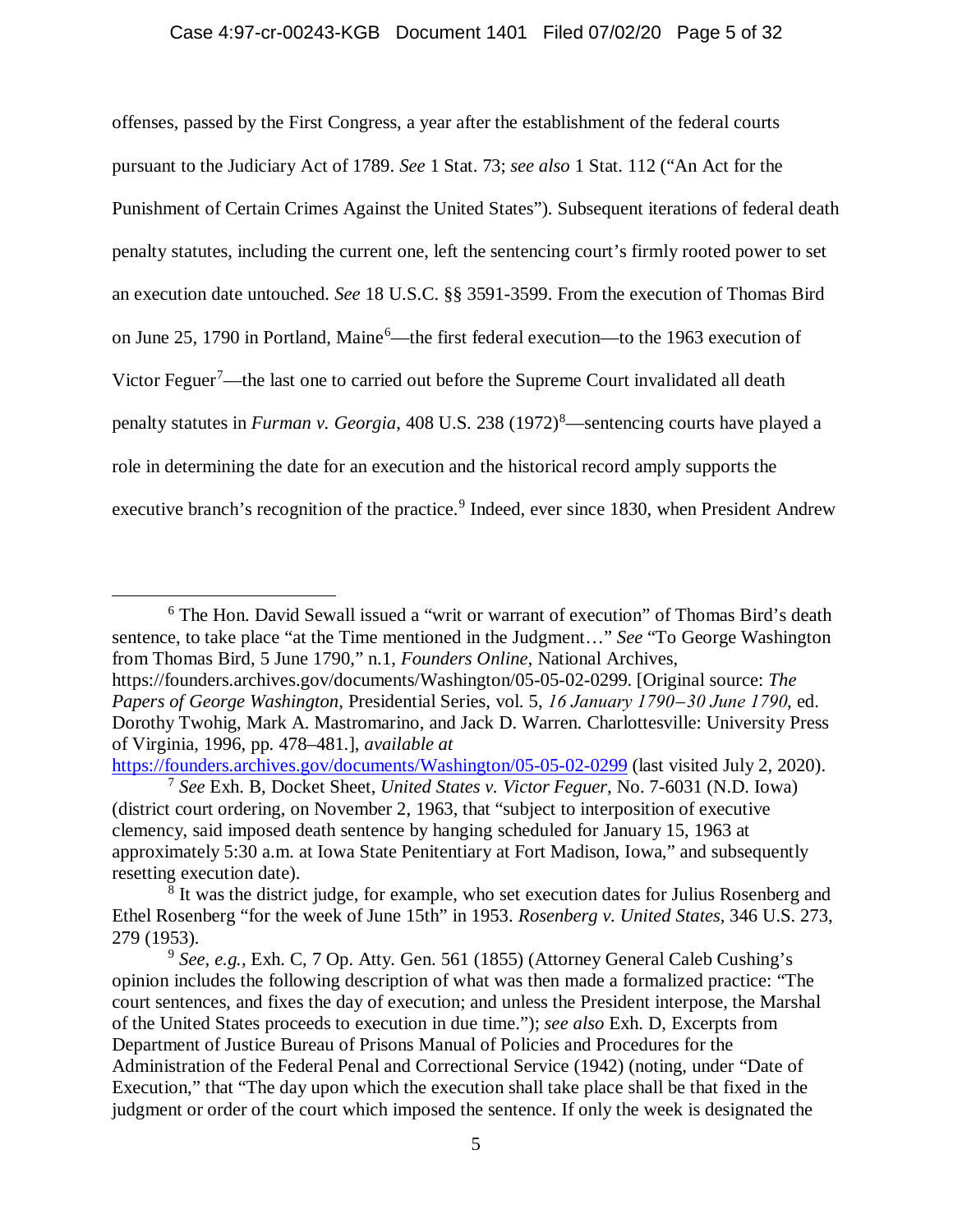## Case 4:97-cr-00243-KGB Document 1401 Filed 07/02/20 Page 6 of 32

Jackson announced the President would no longer issue execution warrants, the judiciary has been the sole source of authority to set federal execution dates. *See* J.N. Macpherson Berrien, 20 Op. Atty. Gen. 344 (1830).<sup>[10](#page-5-0)</sup>

As noted in his separate Motion to Declare the Bureau of Prison's Notice Scheduling Daniel Lee's Execution Null and Void, Dkt. 1400, when DOJ issued regulations to govern implementation of the death penalty it explicitly premised its authority on the understanding that it was subordinate to that of the courts. The justification for Section 26.2(a) of the regulations, for example, which allows the BOP to pick the time and date for an execution, was that "[t]he Department is authorized *to rely on the authority of the federal courts*, acting pursuant to the All Writs Act, 28 U.S.C. 1651(a), *to order* that their sentences be implemented." 58 Fed. Reg. 4898- 01, 4899-900. (Emphasis added). To avoid encroaching upon the court's authority:

the proposed rule directs government attorneys to seek a court order directing that execution be by lethal injection, and at a date and place determined by the Department of Justice. § 26.2*. Indeed, the very provision the comments find an "invasion" of the prerogatives of the federal judiciary begin with the qualifying language, "Except to the extent a court orders otherwise \* \* \*" § 26.3(a)(1). Section 26.4 also begins with that qualifier.*

58 FR 4898-01, at 4900 (DOJ response during notice and comment period) (Emphasis added).

In other words, this Court's decision takes precedence. If this Court issues an order regarding implementation of an execution, that order controls (and supersedes) any action by

 $\overline{a}$ 

marshal shall fix the day of the week. If the court order does not fix the time of day, the execution shall take place at 'about sunrise' on the day fixed.").

<span id="page-5-0"></span> $10$  Mr. Lee has contemporaneously filed a motion to declare the BOP-set execution date in his case a nullity. It is based on law and history showing that date-setting authority in the modern era rests solely with the district court, and that no authority was ever transferred in his case from this Court to the executive. This instant request, however, is independent of the result of that motion: even if this Court should find the BOP's date not null and void, it is clear that the Court has the absolute discretion to set or modify an execution date and, as discussed below, the Court's discretion takes priority over the BOP's actions.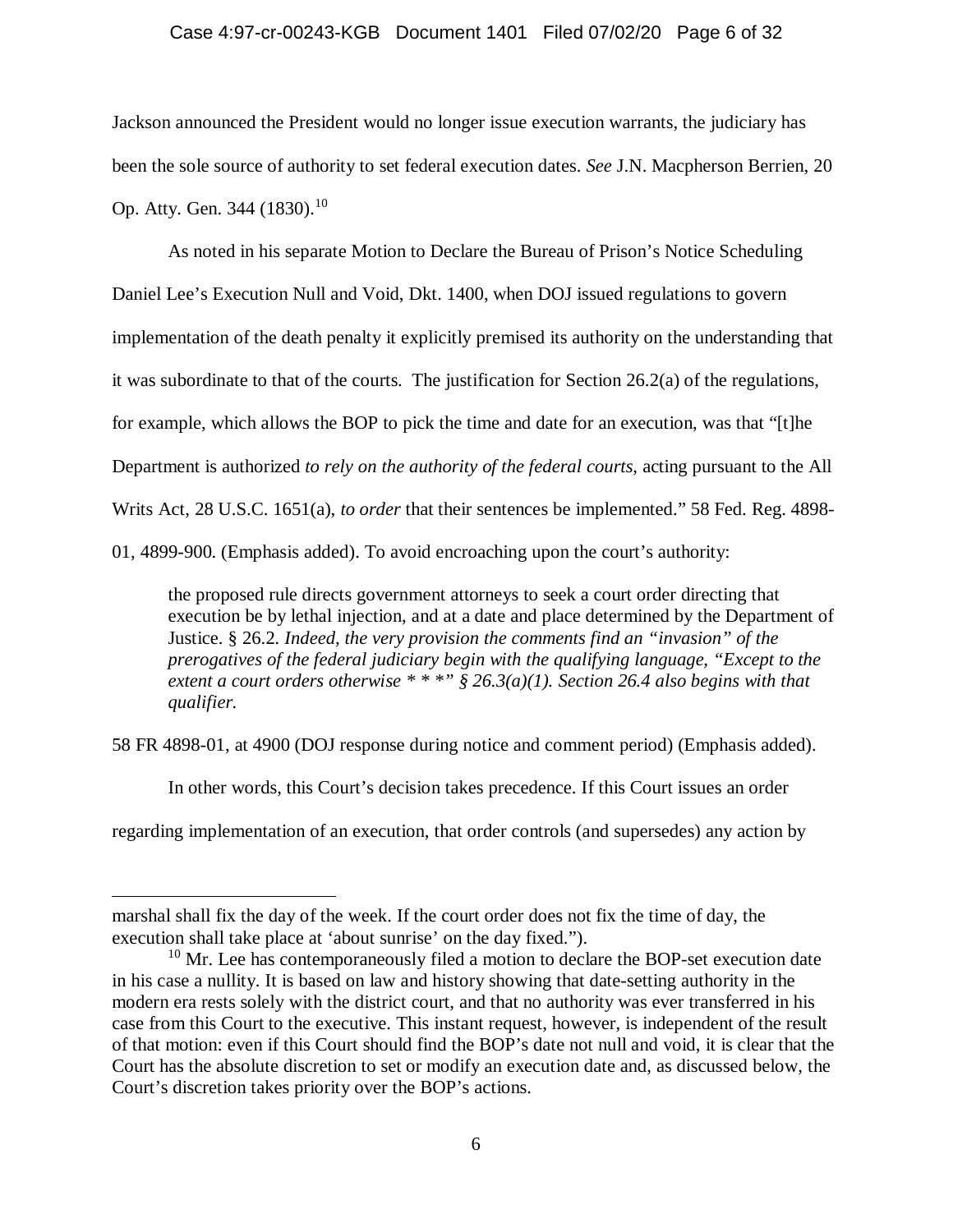## Case 4:97-cr-00243-KGB Document 1401 Filed 07/02/20 Page 7 of 32

BOP. In fact, the language of the regulations shows that a court order renders the pertinent regulation inoperative. *See e.g.* 28 C.F.R. § 26.3(a) ("*Except to the extent a court orders otherwise,*" BOP may select the date, time, place and method of the execution); 28 C.F.R. § 26.4 ("*Except to the extent a court orders otherwise,*" BOP may give notice of execution to prisoner and regulate access to attorneys, family and spiritual advisors) (emphasis added).

Likewise, both the BOP Execution Protocol and the July 2019 Addendum to the BOP Execution Protocol similarly recognize that sentencing courts have the power to set dates. For example, in connection with "establishing an execution date," it is acknowledged that the Director of the BOP is authorized to move forward with setting an execution date only after "the sentencing judge signs the appropriate Judgment and Order" and, again, "*except to the extent a court orders otherwise*." The Protocol provision relating to the Warden's notification of the death-sentenced prisoner, likewise, states that "*If the execution date is set by a judge*, the Warden will notify the condemned individual, in writing, as soon as possible." In connection with news media access to witnessing the execution, the Protocol describes a process for media representatives to be notified after "an execution date is set by the *court*/Director of the BOP"; and, as the more recent Addendum to the Protocol recognized, the "procedures utilized by the BOP to implement federal death sentences" could be modified at the discretion of the Director as necessary in order to "*comply with specific judicial orders*." *See* Doc. 39-1, Administrative Record, *Roane et. al. v. Barr*, 1:19-mc-00145-TSC, at 0874, 0883, 0915 (D. D.C. Aug. 30, 2019) (Emphasis added).

It is also important to note that these provisions make clear that an order from this Court setting or modifying Mr. Lee's execution would not be a stay or an injunction. Because the Government's regulations are conditioned upon this Court's action, issuance of an order setting a

7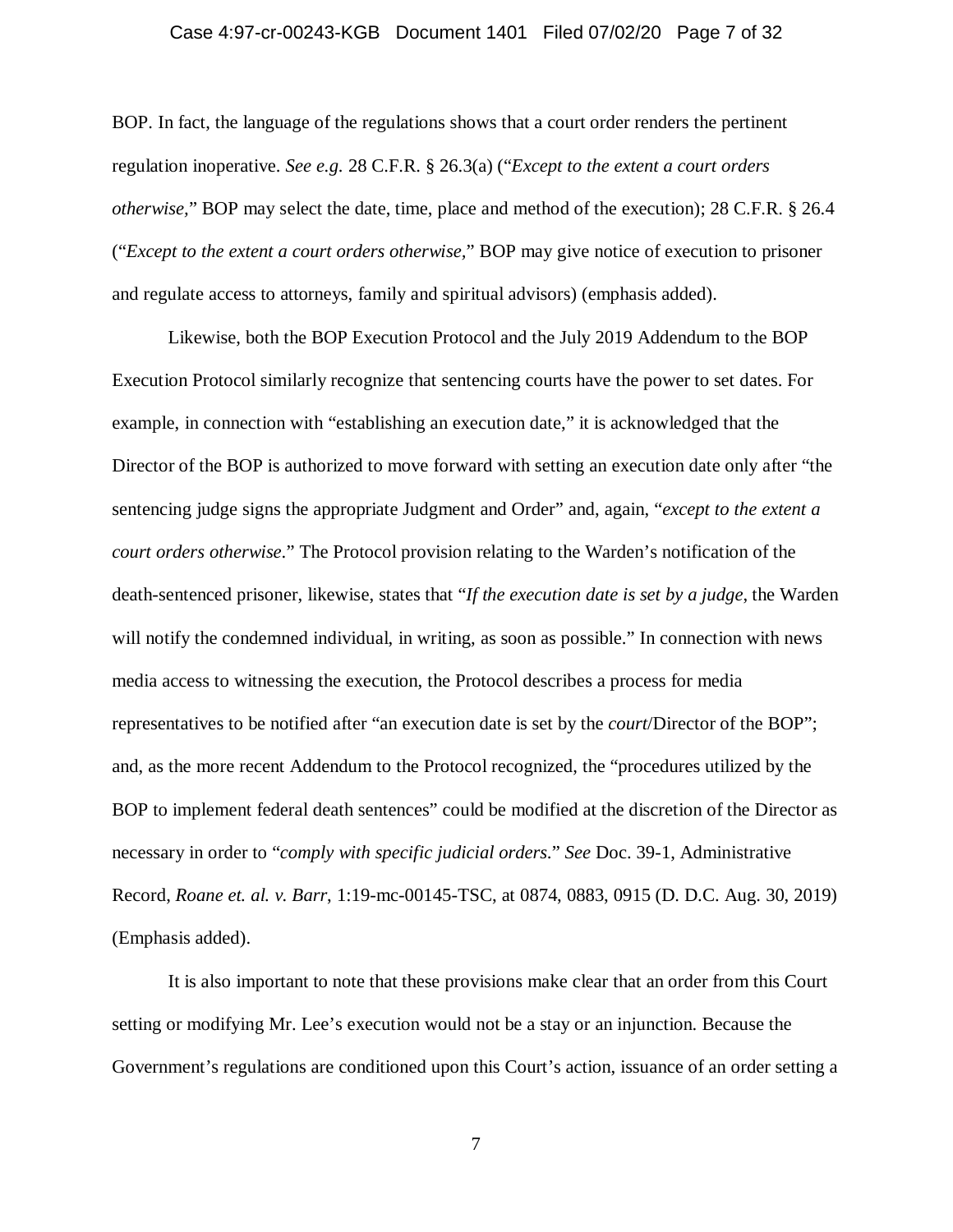different execution date does not enjoin a government action; it instead renders the BOP datesetting regulations, by their own terms, non-operational. *See* 28 C.F.R. § 26.3; 28 C.F.R. § 26.4.

### **B. Recent Acknowledgement by the Government of the Court's Authority**

The sentencing court's role in setting execution dates is also reflected in recent practice in federal capital cases. The Government's pleadings in these cases also recognize that the Court's decision regarding dates takes precedence and that the Government's interest must defer to the Court's authority. In the case of Juan Garza, for example, the sentencing court in the Southern District of Texas issued an Order of Inquiry as to why an execution date should not be set by the court. In response, the Government filed a pleading explaining that it was still formulating internal agency protocols and requested that the court refrain from setting an execution date. *See*  Request for Extension of Time to Respond to Order of Inquiry, *United States v. Garza*, No. 1:97 cv-00273, Dkt. 16 (S.D. Tex. May 22, 2000). Notably, the Government never questioned the court's authority to set a date; it merely pleaded with the court not to do so. Four days later, the court nevertheless set Mr. Garza's execution date for August 5, 2000. *See* Order Setting Execution Date, *United States v. Garza*, No. 1:97-cv-00273, Dkt. 18 (S.D. Tex. May 26, 2000). The Government again did not challenge the court's authority to set the date and, on the contrary, defended the execution until it was halted by President Clinton. *See* United States' Opposition to Movant Garza's Motion to Reconsider Setting Execution Date, *United States v. Garza*, No. 1:97 cv-00273, Dkt. 21, at ¶¶ 3-4 (S.D. Tex. June 19, 2000) (noting "This Court's order setting an execution date fully conforms with 28 C.F.R.  $\S$  26.3").<sup>[11](#page-7-0)</sup>

<span id="page-7-0"></span> $11$  Mr. Garza was executed on June 19, 2001 following the issuance of a 6-month reprieve by then President Clinton, pursuant to his constitutional authority. *See* Executions Under the Federal Death Penalty, DEATH PENALTY INFORMATION CENTER, [https://deathpenaltyinfo.org/state-and-federal-info/federal-death-penalty/executions-under-the](https://deathpenaltyinfo.org/state-and-federal-info/federal-death-penalty/executions-under-the-federal-death-penalty)[federal-death-penalty](https://deathpenaltyinfo.org/state-and-federal-info/federal-death-penalty/executions-under-the-federal-death-penalty) (last visited June 15, 2020); *see also* U.S. CONST. art. II, § 1.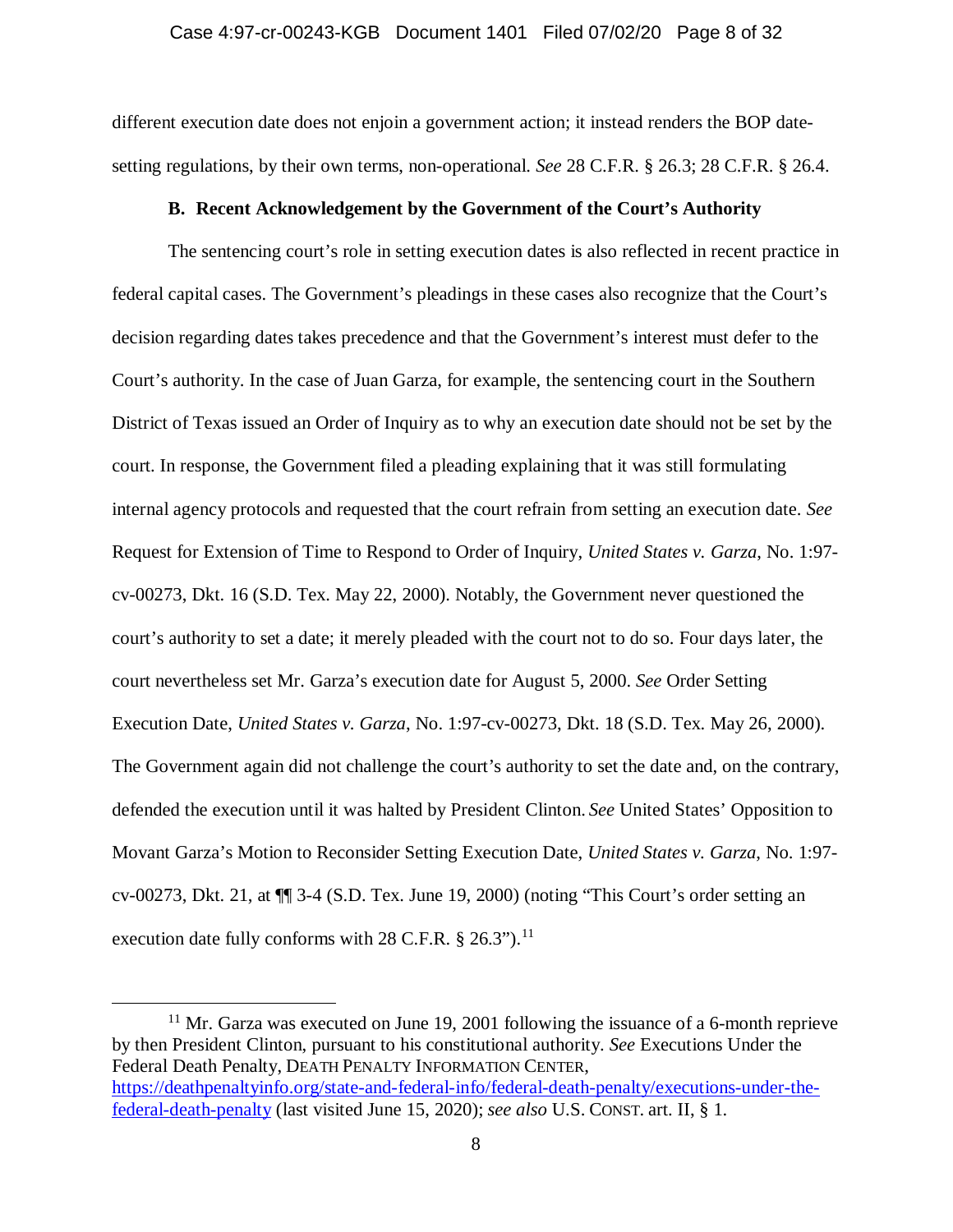#### Case 4:97-cr-00243-KGB Document 1401 Filed 07/02/20 Page 9 of 32

Similarly, in the case of David Paul Hammer, the sentencing court, on September 21, 2000, set an execution date of November 15, 2000.[12](#page-8-0) *See* Exh. E, Order Setting Date for the Implementation of the Death Sentence, *United States v. Hammer*, No. 4:96-cr-00239-JHS, Dkt. 711 (M.D. Pa. September 21, 2000). The Government there also never challenged the court's authority to act. The Government, in fact, explicitly noted that authority and acceded to the court's shorter timeframe despite stating it would "ordinarily request that the execution date allow for the full 120-day period" to allow for 30 days to file for clemency and 90 days for the Pardon Attorney and President to consider it as set out in the Department's clemency rules. Exh. F, Government's Memorandum Regarding Setting of an Execution Date, *United States v. Hammer*, No. 4:96-cr-00239-JHS, Dkt. 709 at 3-4 (M.D. Pa. Sept. 20, 2000); *see also* Exh. G, Government's Memorandum Regarding Setting of a Particular Time Frame for Execution, *United States v. Hammer*, No. 4:96-cr-00239-JHS, Dkt. 719 at 3 (M.D. Pa. October 10, 2000) ("Rules promulgated by the Attorney General in 1993, which relate to those provisions, do not necessitate that the Court fix a specific time or date. 28 C.F.R. § 26.2. Rather this could be selected by the Director of the Bureau of Prisons. 28 C.F.R. § 26.3(a)(1). *However, those same rules recognize this Court's inherent authority to do so.* 28 C.F.R. § 26.3(a).") (Emphasis added).

The text of the regulations and the historical record relating to their promulgation and subsequent application demonstrate the executive branch's continued recognition of and

<span id="page-8-0"></span><sup>&</sup>lt;sup>12</sup> Mr. Hammer was resentenced to life without parole in § 2255 proceedings after the district court granted relief based on the federal government's *Brady* violation. *See United States v. Hammer*, 564 F.3d 628, 629 (3d Cir. 2009) (dismissing appeals for lack of jurisdiction following district court's grant of sentencing relief in § 2255 proceedings).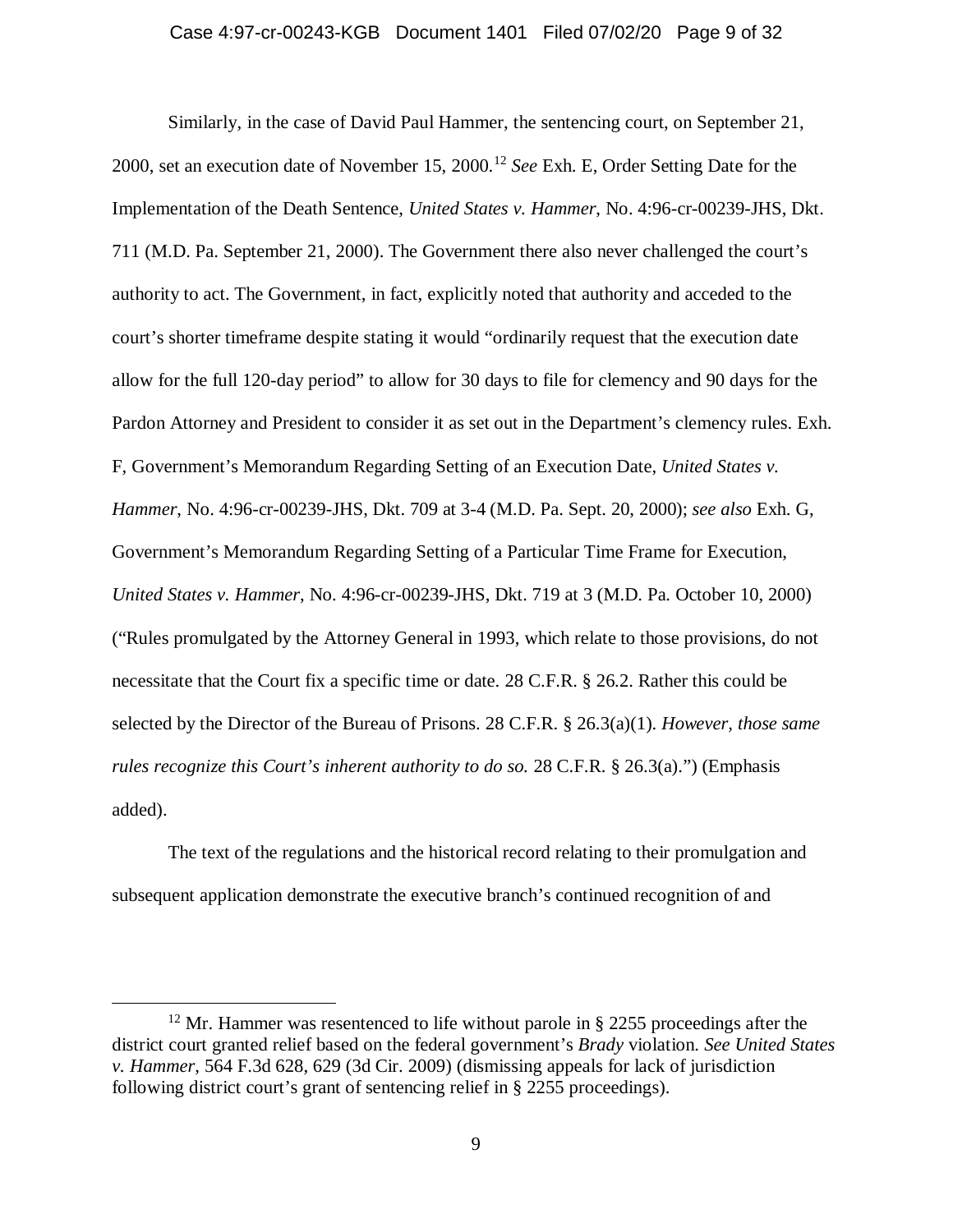deference to the sentencing court's primary date-setting authority. This Court has clear absolute authority to set or modify an execution date.

# **II. THE COURT'S SETTING OF MR. LEE'S EXECUTION DATE FOR SPRING 2021 IS APPROPRIATE IN LIGHT OF THE GLOBAL COVID-19 PANDEMIC.**

The Government seeks to carry out Mr. Lee's execution at USP Terre Haute in the midst of a rapidly deteriorating public health crisis. The COVID-19 pandemic, which began in the early Spring, is worsening by the day in many regions of the country. Houston, Texas, where Mr. Lee's lead counsel lives, is in crisis; Texas is now seeing approximately  $8,000$  new cases a day<sup>[13](#page-9-0)</sup> and Houston is on the verge of running out of hospital bed capacity.<sup>[14](#page-9-1)</sup> Cook County, Illinois, which includes Chicago — where co-counsel lives — has the highest number of cases of COVID-19 in the country at this time.[15](#page-9-2) *See, e.g.,* Exh. A, Beyrer Decl., ¶ 66.

The pandemic has led to almost half a million deaths around the world; it continues to ravage communities across this country, from remote rural areas to densely packed urban centers. It has made interstate travel and airline travel hazardous, and it is spreading like wildfire in prisons, including many run by BOP.

DOJ's scheduling of Mr. Lee's execution date during the middle of this pandemic is also startling given the actions of other federal agencies and departments. For example, the United

<span id="page-9-0"></span> <sup>13</sup> Nicole Cobler, "Texas Hits Record 8000 Coronavirus Cases*,*" Austin American-Statesman, July 1, 2020 (available at: [https://www.statesman.com/news/20200701/texas-hits](https://www.statesman.com/news/20200701/texas-hits-record-8000-new-coronavirus-cases-hospitalizations-near-7000)[record-8000-new-coronavirus-cases-hospitalizations-near-7000\)](https://www.statesman.com/news/20200701/texas-hits-record-8000-new-coronavirus-cases-hospitalizations-near-7000) (last visited July 2, 2020).

<span id="page-9-1"></span><sup>14</sup> *Coronavirus in Texas*, Texas Tribune, July 1, 2020 (available at: [https://apps.texastribune.org/features/2020/texas-coronavirus-cases-map/\)](https://apps.texastribune.org/features/2020/texas-coronavirus-cases-map/) (last visited July 1, 2020).

<span id="page-9-2"></span><sup>&</sup>lt;sup>15</sup> The undersigned are Assistant Federal Public Defenders with the Federal Capital Habeas Project, a part of the Office of the Federal Public Defender program, and administered by the Office of the Federal Public Defender in Greenbelt, Maryland. As a national program, the undersigned, and other Project attorneys, are stationed throughout the country, including in Houston, TX; Chicago, IL; Philadelphia, PA; and Chapel Hill, NC.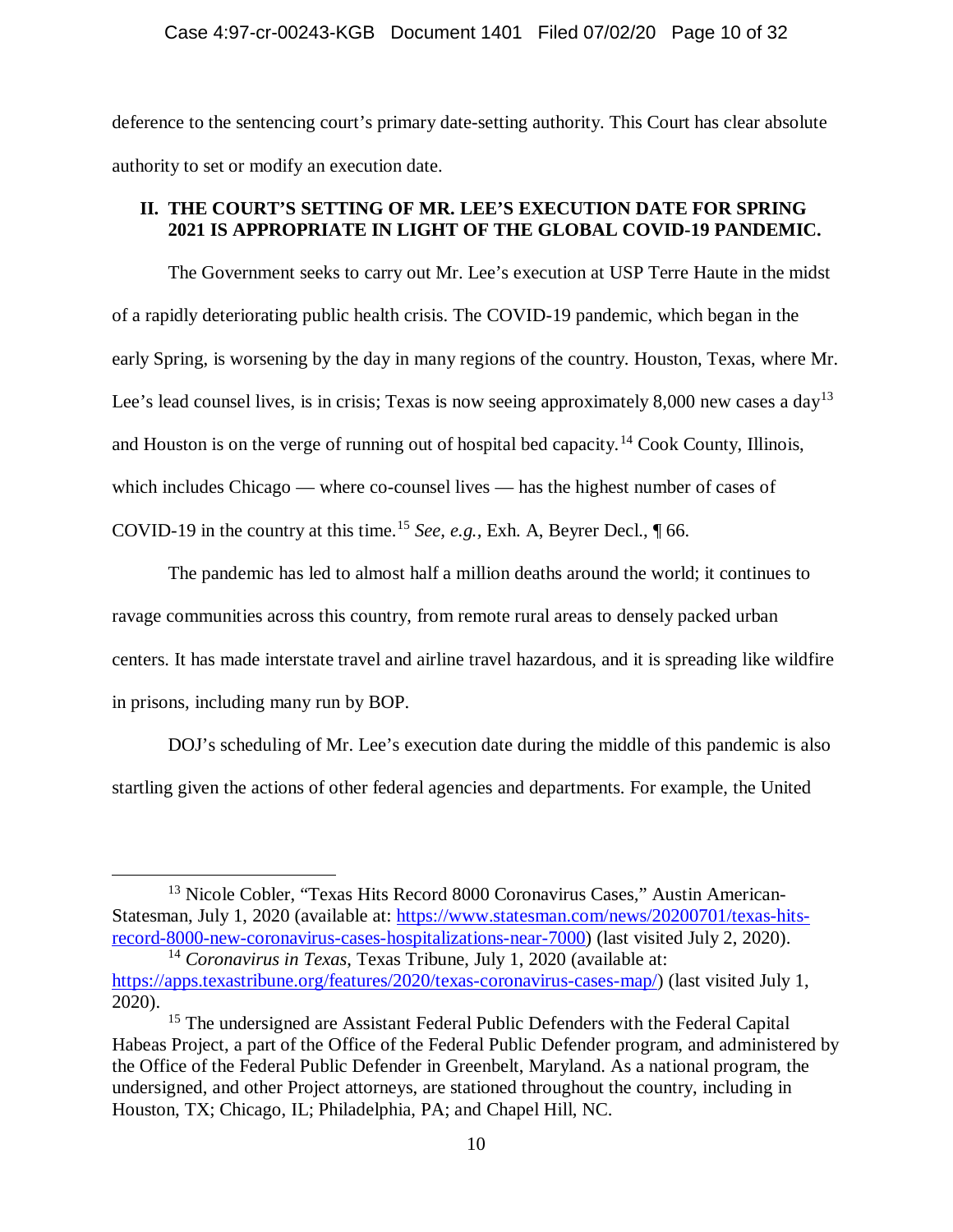#### Case 4:97-cr-00243-KGB Document 1401 Filed 07/02/20 Page 11 of 32

States Fleet Forces Command of the United State Navy recently ordered all service members in the continental United States to, in part, "limit travel to/from place of residence/work with stops only for essential business (food, medical pharmacy, gas, and child care services)"; service members are forbidden from many activities including dining in restaurants, attending indoor religious services, and "to the maximum extent possible" from gathering in groups of over ten. This order applies even where local authorities have authorized reopening of the community. As the Navy order notes, the "medical intelligence analysis is clear" and "[a]symptomatic spread is a reality and one misstep opens a potential attack vector for this virus." Because COVID-19 is a continuing threat, "the easing of community restrictions is not aligned with the Navy imperative to maintain COVID infection as low as achievable." Exh. H (Fleet Forces Fragmentary Order Week of June 24).

Indeed, in March of this year, the Office of Management and Budget issued a memorandum to the heads of all executive agencies regarding travel restrictions for federal employees in response to the coronavirus. It declared that "[o]nly mission-critical travel is recommended at this time," and that due consideration should "be given to whether a Federal employee who would be traveling falls within a population(s) at higher risk for serious complications from COVID-19."[16](#page-10-0) It also starkly cautioned that "[t]ravel by any Federal employee to or within areas where there is community spread of COVID-19 should only be undertaken when there is an urgent need, such as to protect life and property." That memorandum is still operative.

<span id="page-10-0"></span> <sup>16</sup> *See* M-20-14 Updated Federal Travel Guidance in Response to Coronavirus (March 14, 2020) (available at: [https://www.whitehouse.gov/wp-content/2020/03/M-20-14-travel-guidance-](https://www.whitehouse.gov/wp-content/2020/03/M-20-14-travel-guidance-OMB-1.pdf)[OMB-1.pdf\)](https://www.whitehouse.gov/wp-content/2020/03/M-20-14-travel-guidance-OMB-1.pdf) (last visited July 1, 2020)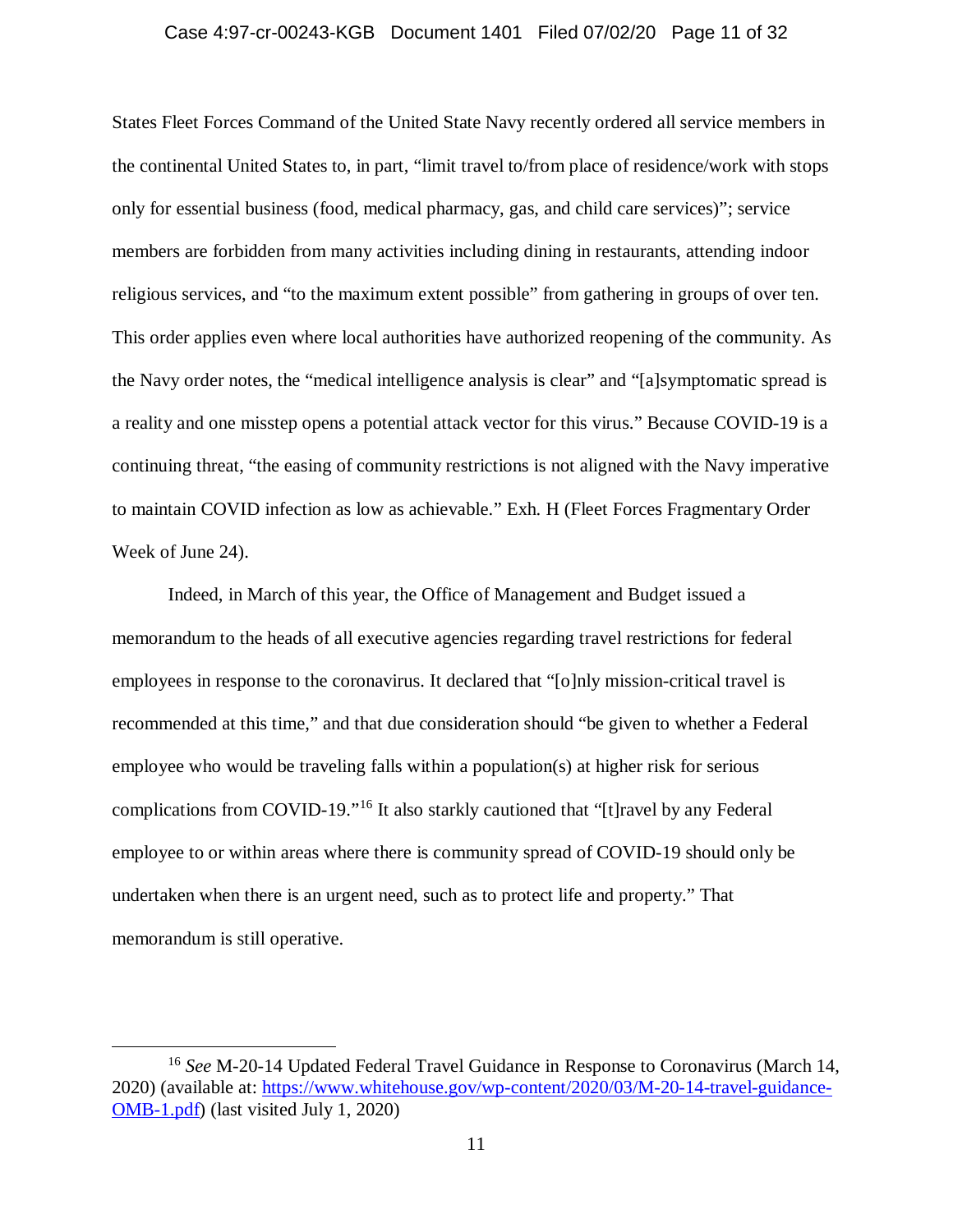#### Case 4:97-cr-00243-KGB Document 1401 Filed 07/02/20 Page 12 of 32

In fact, BOP itself has heeded these warnings: under a modified operations plan it implemented in response to the COVID-19 crisis, it has suspended all official staff travel.<sup>[17](#page-11-0)</sup> And in an effort to mitigate community spread, all staff trainings (including conferences and meetings), social visits, legal visits<sup>18</sup>, volunteer visits, and non-essential contractor access have been also suspended under the modified operation plan.

Even DOJ in May of this year warned of the dangers of COVID-19 and addressed the need to protect its staff. In a memorandum distributed to all heads of department components and United States Attorneys,<sup>[19](#page-11-2)</sup> it recognized that vulnerable populations and those caring for family members in vulnerable populations should be allowed to telework and that only essential travel should be permitted for all employees, followed by mandatory quarantine in certain regions. It further directed that department components "should continue to cancel or postpone large events until national conditions permit more widespread travel and close proximity attendance," and noted that it did not "anticipate restoration of postponed Department events, or scheduling of inperson new events, particularly large events, to occur in the immediate future…*In July we will*  assess whether we can more broadly return to in-person event scheduling and travel."<sup>[20](#page-11-3)</sup>

As we enter July, conditions have gotten worse, not better. In the last two weeks, rapid escalation in COVID-19 infections has made clear that this pandemic is far from over. Just yesterday alone there were more than 52,000 new cases—a new record high in the United

<span id="page-11-0"></span><sup>&</sup>lt;sup>17</sup> *See* BOP Implementing Modified Operations (available at: [https://www.bop.gov/coronavirus/covid19\\_status.jsp\)](https://www.bop.gov/coronavirus/covid19_status.jsp) (last visited July 1, 2020).

<span id="page-11-1"></span> $18$  It is counsel's understanding, though they have received no BOP program statement or other formal statement to this effect from the prison, that they may visit Mr. Lee at Terre Haute now that his execution date has been set – should they wish to assume the attendant risks.

<span id="page-11-3"></span><span id="page-11-2"></span><sup>19</sup> *See* Department Framework for Returning to Normal Operations Status (May 18, 2020) (available at: [https://www.justice.gov/doj/page/file/1284406/download\)](https://www.justice.gov/doj/page/file/1284406/download) (last visited July 1, 2020).

<sup>20</sup> *Id.* (emphasis added).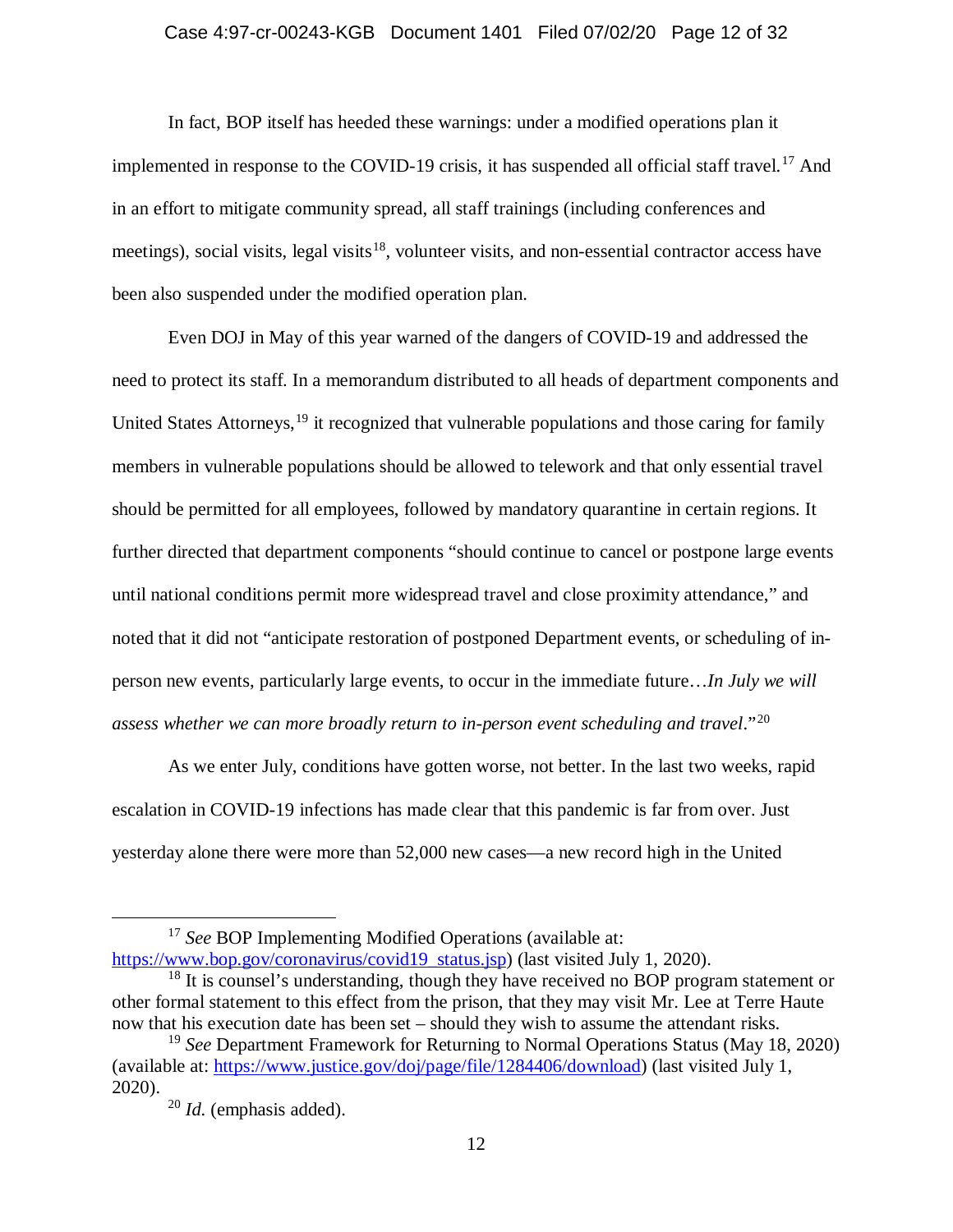#### Case 4:97-cr-00243-KGB Document 1401 Filed 07/02/20 Page 13 of 32

States—and the Government's top infectious disease expert, Dr. Anthony Fauci, testified to Congress that the current situation "puts the entire country at risk." He warned that we could soon see more than 100,000 new cases each day if strict precautionary measures were not adhered to. *See* Sheryl Gay Stolberg and Noah Weiland, "Fauci Says U.S. Could Reach 100,000 Virus Cases a Day as Warnings Grow Darker," New York Times, June 30, 2020.[21](#page-12-0)

Two days ago the Chief Judge of this Court, with all the district court judges and magistrates concurring, extended the authorization for video or teleconferencing.<sup>[22](#page-12-1)</sup> In so doing the Chief Judge noted that "the number of positive cases reported in Arkansas has increased dramatically in past weeks. Hospitalizations are up."[23](#page-12-2)

Whatever hope to the contrary may have existed just last month, the incidence of COVID-19 in the United States has not abated. It is growing.

# **A. Carrying out Mr. Lee's Execution During the Pandemic Interferes with his Access to Counsel and Forces Counsel and Others to Assume Grave Health Risks.**

The nature and course of the pandemic, as explained below, have made counsel's ability to undertake work essential to competently representing Mr. Lee and to effectively communicating with him in the weeks and days leading up to his scheduled execution exceedingly difficult; the same is true with regard to counsel's ability to be present at the execution, a critical stage of the proceedings in and of itself. The Government's insistence on pressing forward with his execution in the midst of this public health crisis is forcing counsel and

<span id="page-12-0"></span><sup>&</sup>lt;sup>21</sup> Available at:<https://www.nytimes.com/2020/06/30/world/coronavirus-updates.html> (last visited July 1, 2020).

<span id="page-12-1"></span><sup>22</sup> *See* Administrative Order Six, IN RE: COURT OPERATIONS DURING THE COVID-19 PANDEMIC (June 29, 2020) (available at:

[https://www.are.uscourts.gov/sites/are/files/AdminOrder6.pdf\)](https://www.are.uscourts.gov/sites/are/files/AdminOrder6.pdf) (last visited July 1, 2020).

<span id="page-12-2"></span> $23$  The Chief Judge also noted that "it is generally believed that many folks are infected and contagious but asymptomatic." *Id*.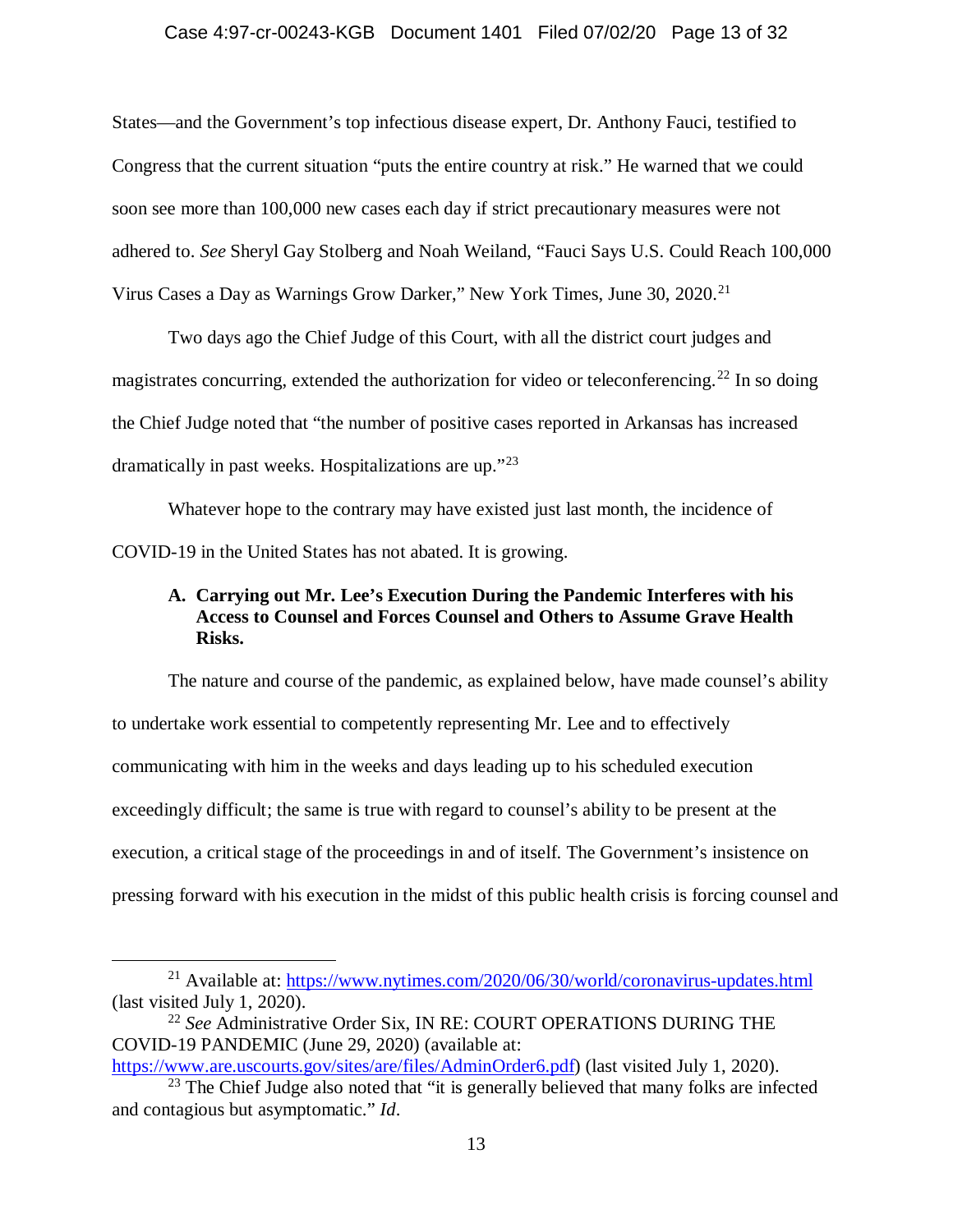## Case 4:97-cr-00243-KGB Document 1401 Filed 07/02/20 Page 14 of 32

others to assume grave, potentially fatal, health risks in order to be present at the execution or in the days leading up to it.

# **1. The essential role of counsel in the days and weeks leading up to Mr. Lee's execution.**

Mr. Lee's counsel cannot confine themselves simply to drafting legal papers in the weeks leading up to his scheduled execution. *See* Exh. I, Kendall Decl., ¶ 6. They have to undertake investigation in connection with clemency and end-stage litigation and meet with their client. They also need to be physically present with him in the days leading up to the execution and at the execution itself. Indeed, as DOJ recognizes, Mr. Lee has a right to have his counsel "be present." *See* 28 C.F.R. § 26.4.<sup>[24](#page-13-0)</sup> There is no reasonable way to accomplish any of this remotely.

# *a. End-stage investigation*

Mr. Lee's counsel are tasked with having to aggressively investigate all aspects of his case, for purposes of litigation and clemency advocacy; this, as noted, cannot be accomplished from a thousand miles away. [25](#page-13-1) *See id.* at ¶¶ 7; 21-24; 31-38. This type of end-stage investigation

<span id="page-13-0"></span><sup>&</sup>lt;sup>24</sup> 28 C.F.R. § 26.4(b) (prisoner shall have access to his defense attorneys from seven days before the scheduled execution); § 26.4 (c)(3)(ii) (two defense attorneys shall be present at execution).

<span id="page-13-1"></span> $25$  Clemency investigation is often more wide-ranging than litigation investigation at the end stage of a capital case, because clemency authorities are less concerned with shortcomings in previous legal review or whether a ground for relief was defaulted; they are also permitted to grant clemency unconstrained by recognized legal theories. Thus, the issues developed for clemency may include facts about the crime or the prisoner's life that have newly come to light or may focus on the wishes of the victim's family or jurors, or on the prisoner's prison record. *See*, *e.g.*, STATEMENT OF GOVERNOR JACK MARKELL REGARDING THE COMMUTATION OF SENTENCE OF ROBERT GATTIS, Jan. 17, 2012 (available at:

[https://news.delaware.gov/2012/01/17/statement-of-governor-jack-markell-regarding-the](https://news.delaware.gov/2012/01/17/statement-of-governor-jack-markell-regarding-the-commutation-of-sentence-of-robert-gattis/)[commutation-of-sentence-of-robert-gattis/\)](https://news.delaware.gov/2012/01/17/statement-of-governor-jack-markell-regarding-the-commutation-of-sentence-of-robert-gattis/) (last visited July 1, 2020) (sentence commuted based on evidence of childhood abuse and neglect that "put[] Mr. Gattis, his case, and his potential defenses to capital murder in an entirely different light"); Reginald Fields, "Ohio Gov. John Kasich commutes inmate's death sentence to life in prison," Cleveland Plain Dealer, July 10, 2012 (available at: [www.cleveland.com/open/2012/07/ohio\\_governor\\_commutes\\_inmates.html\)](http://www.cleveland.com/open/2012/07/ohio_governor_commutes_inmates.html)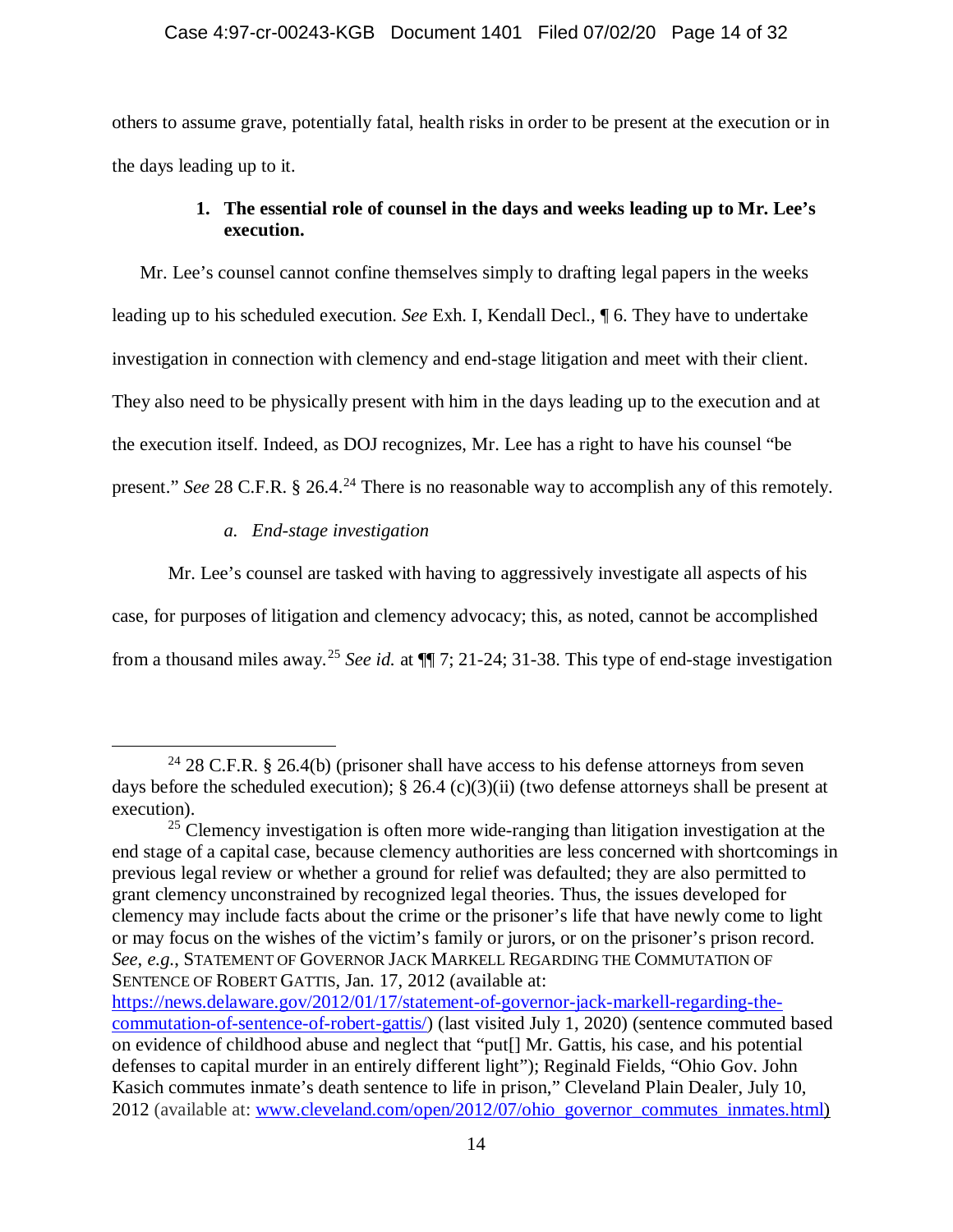can and has produced claims that resulted in an eventual grant of relief to someone who had been just days or even hours away from execution. *See id.* at ¶¶ 31-38 (discussing circumstances surrounding *Banks v. Dretke*, 540 U.S. 668 (2004)). [26](#page-14-0)

# *b. In-person meetings*

Counsel must also be able to regularly meet with Mr. Lee in person at the USP Terre

Haute in the weeks, days and hours leading up to the scheduled execution. These meetings

generally require an enormous amount of time, and focus on the client's many needs:

During this period, the role of counsel expands to include: assessing the client's evolving mental health; explaining to the client all matters pertaining to litigation, which at this stage often moves extraordinarily quickly; addressing with the client on-the-ground developments; helping prepare the client to make end-of-life decisions; serving as liaison with prison staff and counsel for the prison; bearing witness to his final days; and in many cases, witnessing the execution itself.

A client's mental health in the weeks and days approaching an execution can be extraordinarily fragile, even assuming his mental health was normal at the start of the warrant period, which often is not the case with our clients. Their moods can fluctuate tremendously from one day to the next and from hour to hour. They are typically and understandably deeply depressed, highly anxious, and they frequently decompensate. Many suffer from lifelong effects of childhood trauma.<sup>[27](#page-14-1)</sup> Even those who have no pre-existing mental health problems may spin out of control.

Whether or not a client's mental health deteriorates that far, a client has many decisions he needs to make during these last weeks and he can't make those decisions in a meaningful fashion if he is in the throes of depression or anxiety.

 $\overline{a}$ (last visited July 1, 2020) (sentence of John Jeffrey Eley commuted based on evidence discovered after trial of petitioner's low mental capacity and abusive childhood; also noting 2011 commutation of Joseph Murphy's sentence based on post-trial evidence of "uniquely severe and sustained verbal, physical and sexual abuse" during his childhood.); Steve Barnes, "Death-Row Inmate Spared After Juror Makes Plea," New York Times, Feb. 6, 1999 (available at: [https://www.nytimes.com/1999/02/06/us/death-row-inmate-spared-after-juror-makes-plea.html\)](https://www.nytimes.com/1999/02/06/us/death-row-inmate-spared-after-juror-makes-plea.html) (last visited July 1, 2020) (sentence of Bobby Ray Fretwell commuted based on juror's plea and unpresented mitigation evidence).

<span id="page-14-0"></span><sup>26</sup> *See also* 18.U.S.C. § 3599(e) (appointed counsel expected to represent defendant in clemency proceedings).

<span id="page-14-1"></span> $27$  Mr. Lee, like those who Mr. Kendall describes here, suffered horrific and unrelenting trauma throughout every stage of his childhood and adolescence, and has long-standing symptoms associated with those experiences. Relevant details and context have been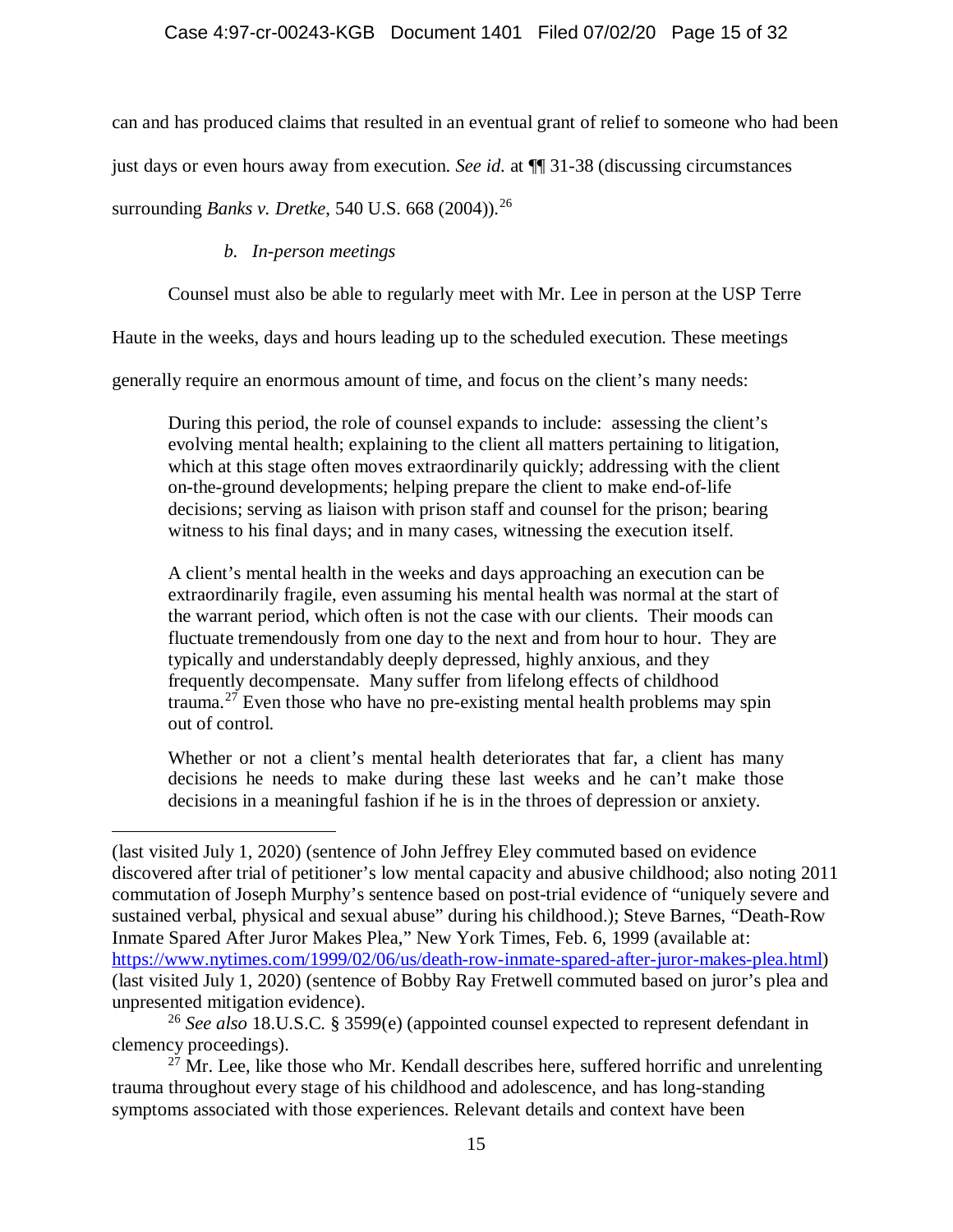# Exh. I, Kendall Decl., *¶¶* 12-14.[28](#page-15-0)

 $\overline{a}$ 

This is a period of time during which counsel is called upon to have long and often fraught conversations with their client about matters ranging from litigation decisions to discussions of disposing of his remains to how his children will deal with having a parent who has been executed. The issues that come up are both predictable and unpredictable, and move from purely legal to the more spiritual in the span of minutes. They are, simply put, not conversations that can be had in an hour over the phone.

Phone calls, moreover, are not an adequate substitute for the in-person meetings with Mr. Lee due to confidentiality concerns, which are, of course, of prime importance in any attorneyclient communications. *See* ABA Criminal Justice Standards, The Defense Function, Standard 4- 2.2 (4th ed. 2017).[29](#page-15-1) *See also* Exh. J ("Declaration of Bruce A. Green)("hereafter Green Decl."), ¶¶ 7, 11 and 13.[30](#page-15-2) *See also* Exh. I, Kendall Decl., ¶ 40. In Mr. Lee's case, where in-person meetings are not possible because of COVID-19, the communications must take place using channels supplied and controlled by BOP, a sub-agency of DOJ, the adversary seeking his execution. This dampens open conversation and can potentially compromise confidentiality:

documented as part of the undersigned's postconviction investigation and submitted in connection with the application for executive clemency. *See*, *e.g*., Exh. K (filed under seal).

<span id="page-15-0"></span><sup>&</sup>lt;sup>28</sup> ABA Guideline 10.15.1 E 1.  $\&$  2 (counsel must maintain close contact with client and continually monitor client's mental, physical and emotional condition).

<span id="page-15-1"></span><sup>&</sup>lt;sup>29</sup> Standard 4-2.2(a) states that confined persons should have the right "to prompt, confidential, affordable and effective communication with a defense lawyer throughout a criminal investigation, prosecution, appeal, or other quasi-criminal proceedings such as habeas corpus." Section 4-2.2(c) states that prisons "should provide adequate facilities for private, unmonitored meetings between defense counsel and an accused."

<span id="page-15-2"></span><sup>&</sup>lt;sup>30</sup> Bruce Green, a former federal prosecutor, is a professor of and expert in legal ethics. He has taught legal ethics at Fordham Law School for 33 years, has been involved in the processes by which the professional conduct rules are drafted, interpreted and enforced. In recognition of his professional work in the field of legal ethics, he was the 2018 recipient of the ABA's Michael Franck Award. *Id.* at ¶ 3.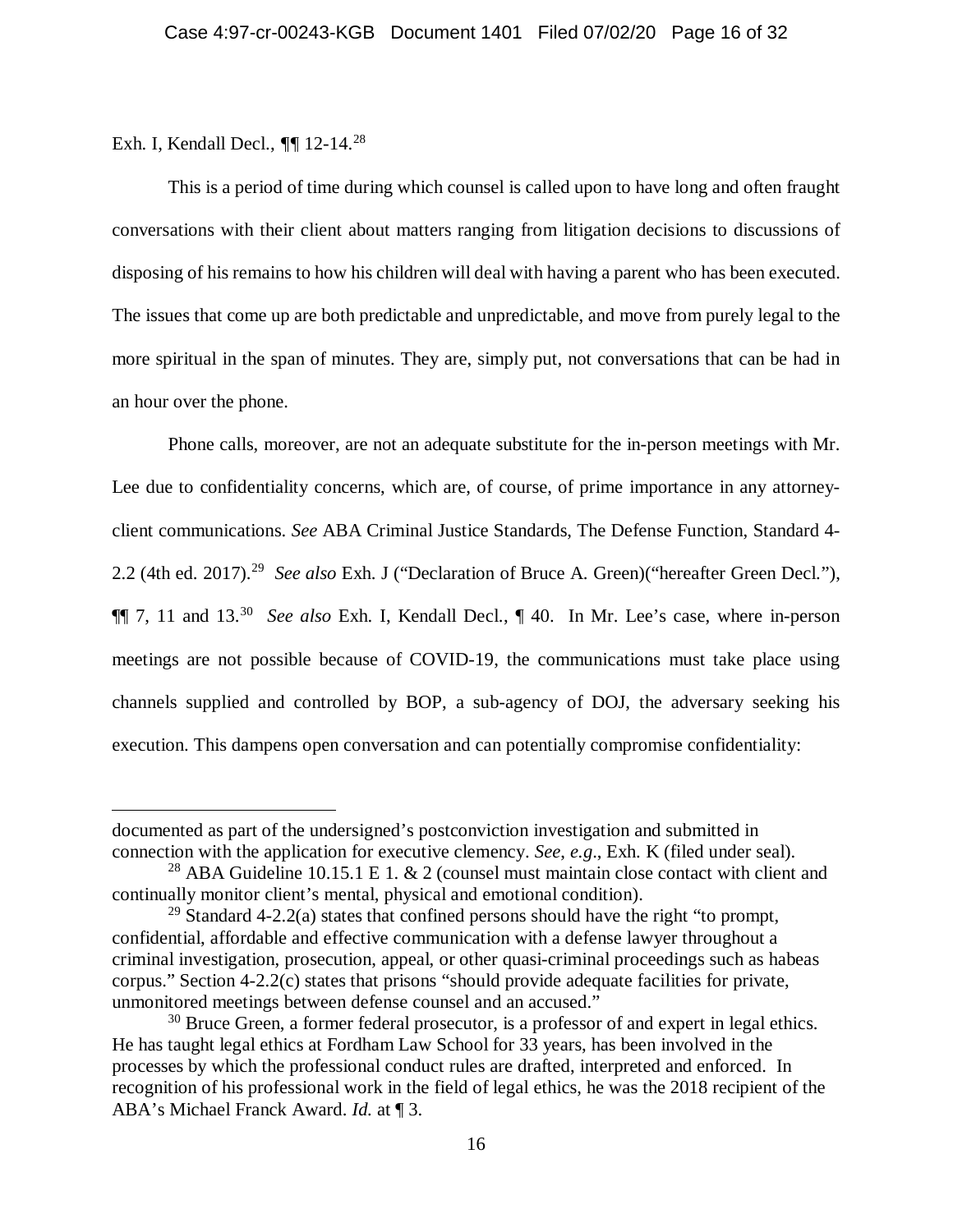[O]ther than face to face meetings with one's client in prison, all other forms of communication – telephone, video-conference if it's available, email, legal mail through the postal service – require the message to be conveyed by or mediated through prison staff. But a department of corrections, or, in the federal system, the Bureau of Prisons, runs the prison and is the adversary in all habeas proceedings. It is represented in legal proceedings by the state attorney general's office, or in the federal system, by the Department of Justice. In other words, in the absence of inperson visits, we are forced to discuss matters of litigation and of the highest sensitivity to our client over channels supplied by our clients' adversaries. This raises troubling issues about confidentiality.

Exh. I, Kendall Decl., *¶* 40. *See also* Exh. J, Green Decl., ¶ 19.[31](#page-16-0)

*c. Counsel's presence in the days immediately preceding the execution, and the execution itself*

Counsel's presence in the days leading up to the execution, and at the execution itself, is also essential. Even DOJ recognizes the importance of counsel's in-person access to a client during this time by expressly providing for it in the regulations for the week before the execution, s*ee* 28 C.F.R. § 26.4(a), and mandating it for the execution itself, if requested. *See* 28 C.F.R. § 26.4(c) ("In addition to the Marshal and Warden, the following persons shall be present at the execution: (ii) Two defense attorneys."). Counsel's presence is not merely a concession or for emotional support of the prisoner; it is necessary in case potential legal violations occur. In a botched 2014 execution, for example, the presence of counsel was critical to the prisoner's gaining access to the courts through an emergency petition when the execution drugs failed to bring about death, leaving him gasping for air for nearly two hours.<sup>[32](#page-16-1)</sup>

<span id="page-16-0"></span><sup>&</sup>lt;sup>31</sup> Professor Green notes that, although counsel may communicate with their client and others remotely, during this pandemic "counsel is effectively precluded from meeting with their client in person throughout the entire period leading up to the scheduled date of his execution, and likewise, counsel is effectively precluded from attempting to meet in person with witnesses and others who may have crucial information and opinions. As a practical matter, the scheduling has foreclosed competent legal representation as conventionally undertaken by lawyers at this critical stage." Exh. J, Green Decl., ¶ 19.

<span id="page-16-1"></span><sup>32</sup> *See* Berman, *Arizona execution lasts nearly two hours; lawyer says Joseph Wood was 'gasping and struggling to breathe,'* WASH. POST (July 23, 2014),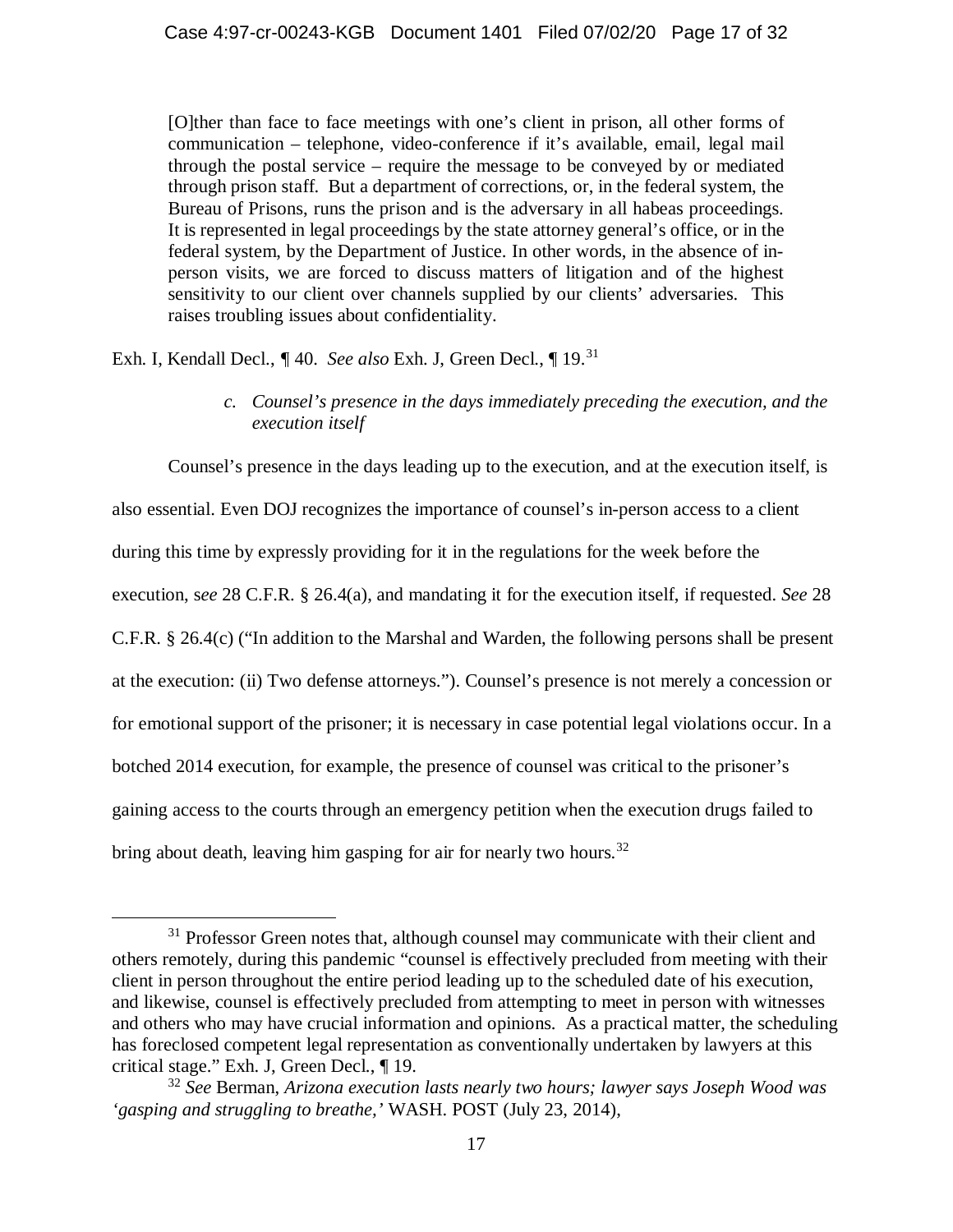### Case 4:97-cr-00243-KGB Document 1401 Filed 07/02/20 Page 18 of 32

As explained below, due to the nature of the COVID-19 disease, and the ways it has affected travel and spread through prisons, Mr. Lee's counsel are unable to safely travel to meet with Mr. Lee in-person, undertake necessary investigation, or be present in the prison in the days leading up to and including the scheduled execution.

Lawyers have a professional duty to represent clients competently.<sup>[33](#page-17-0)</sup> These requirements are based on the ABA's Model Rules of Professional Conduct. In the context of litigation under warrant and in preparation of a clemency petition, they are further defined by the ABA Guidelines for the Appointment and Performance of Counsel in Death Penalty Cases. Counsel must meet and consult with their client in person; interview witnesses, jurors and others to investigate and prepare his litigation and his clemency petition; and attend and witness his execution.<sup>[34](#page-17-1)</sup> But the risk Mr. Lee's counsel face from contracting COVID-19 and transmitting it to their loved ones and community prevents them from carrying out these necessary tasks and places them in an untenable position: they can fulfill their obligations to Mr. Lee and jeopardize their health, or abandon their responsibilities to him in favor of protecting themselves against a dangerous, sometimes lethal virus.<sup>[35](#page-17-2)</sup>

 $\overline{a}$ 

https://www.washingtonpost.com/news/postnation/wp/2014/07/23/arizona-supreme-court-staysplanned-execution/.

<span id="page-17-0"></span><sup>&</sup>lt;sup>33</sup> ABA Model Rules of Professional Conduct 1.7(b)(2). See also Exh. J, Green Decl.,  $\P$ 9.

 $34$  *Id.* at  $\P\P$  10-13.

<span id="page-17-2"></span><span id="page-17-1"></span><sup>&</sup>lt;sup>35</sup> As Professor Green explain, this is not merely a moral dilemma. It is also a classic instance of lawyers operating under a conflict of interest. "A lawyer who declined to engage in necessary communication or investigation out of self-interest, including a personal interest in the lawyer's health, would ordinarily have a conflict of interest under ABA Model Rule 1.7(b)(2)." *Id.* at ¶15. The only reason counsel here is not required by the Model Rules to withdraw, given this conflict, is that "[i]n the context of a pandemic . . . any other lawyers would be presumably be subject to the same conflicted consideration of having to weigh their clients' interests against their interest in protecting their own health and that of their family and community." *Id.*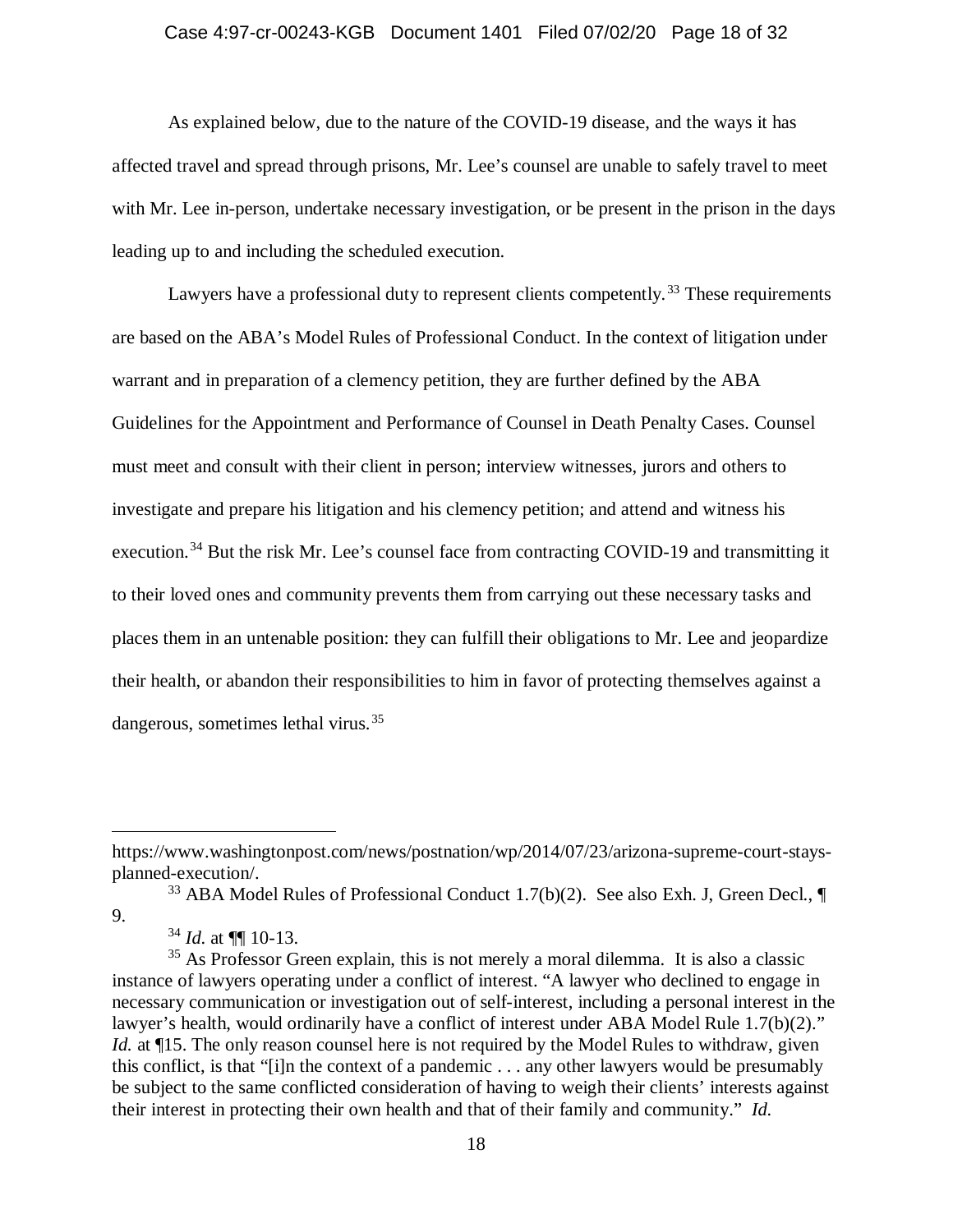#### **2. The nature of the COVID-19 disease.**

The SARS-CoV-2 virus, and the human infection it causes—COVID-19 disease—is a global pandemic, has been designated a global health emergency by the World Health Organization (WHO), and was declared a national emergency on March 13, 2020, by President Trump. Exh. A, Beyrer Decl., ¶¶ 7, 10. Although many recover from the disease, the fatality rate associated with it is significant. *Id.* at ¶¶ 14, 28. To date, there is no vaccine, known cure, or definitive treatment for COVID-19. *Id.* at  $\P$  24, 116. Even when not fatal, it can wreak havoc on the body—damaging vital organs, causing permanent loss of respiratory capacity, and affecting brain and neurological function, among other complicating effects.

This disease has been difficult to contain in part because the course of the illness in any particular person is unpredictable: some people with COVID-19 may have no symptoms or "mild" symptoms,<sup>[36](#page-18-0)</sup> while others can develop severe illness that can lead to death, or long-term, potentially permanent health complications. *Id.* at  $\P$  28-38. There are several known risk factors for fatality or for developing the other serious complications arising from COVID-19, including, for example, age,<sup>[37](#page-18-1)</sup> gender,<sup>[38](#page-18-2)</sup> hypertension, heart disease, cancer, type 2 diabetes, and obesity. *Id.* at ¶¶ 40-45. The virus passes from person to person when an infected individual expels respiratory droplets into the air through, for instance, speaking or sneezing. It can be contracted from contact with hard surfaces, where it can linger for hours to days, or it can spread through

<span id="page-18-0"></span><sup>&</sup>lt;sup>36</sup> The "mild" symptoms are not insignificant and can last for months, even in young and previously healthy individuals: they include "fever, chills, cough, shortness of breath, fatigue, muscle or body aches, headache, new loss of taste or smell, sore throat, congestion or runny nose, nausea or vomiting, and diarrhea." Exh. A, Beyrer Decl., ¶¶ 31-32.

<span id="page-18-2"></span><span id="page-18-1"></span> $37$  In Indiana (which is typical of most areas of outbreak), the "case-fatality" ratio as one advances in age is alarming: for 40-49 year olds, it is 1.86%; for 50-59 year olds, 5.12%; 60-69 year olds, 16.38%; 70-79 year olds, 24.55%; and for those over 80, 51.12%. *Id.* at ¶ 39.

<sup>38</sup> Males are more likely to die of COVID-19 than females. *Id.* at ¶ 44.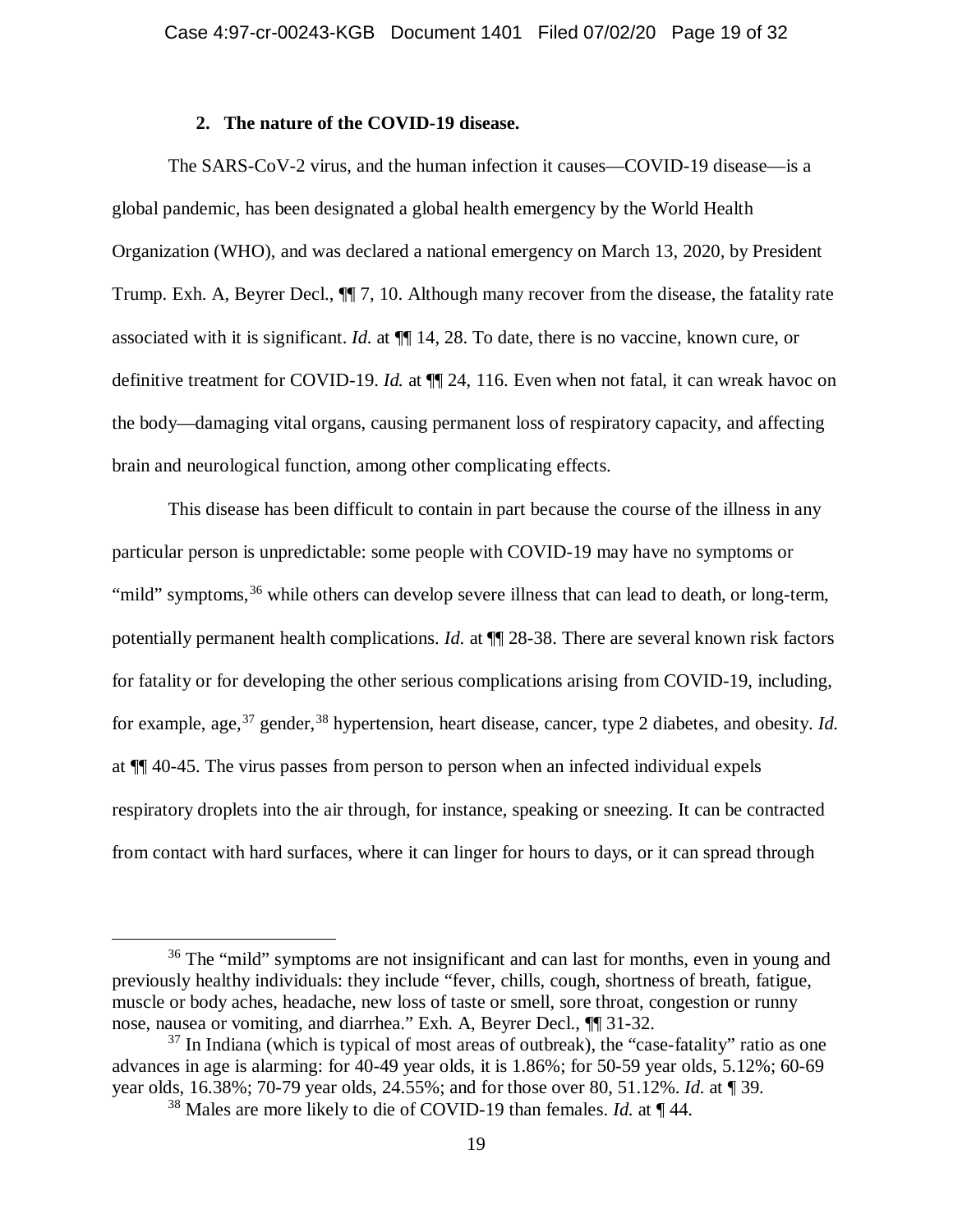#### Case 4:97-cr-00243-KGB Document 1401 Filed 07/02/20 Page 20 of 32

aerosolized fecal contact (in, for example, pubic bathrooms). *Id.* at ¶¶ 46, 59. Individuals who are pre-symptomatic are believed to be most infectious in the two to three days before their symptoms develop. People who never develop symptoms can still infect others. As a result, individuals are carrying and spreading the virus to those around them without knowing it. This is a major contributing factor to increased spread, made more complicated by the use of ineffective screening measures and limited and inconsistent testing availability. *Id.* at  $\P$  11, 13, 48-51.

Even when significant mitigating measures are employed—mask wearing, social distancing, frequent hand-washing, disinfecting high-touch surface areas, among them—it does not guarantee full protection from contracting the disease. *See, e.g., id.* at ¶ 55, 58.

# **3. The interstate and airline travel necessary in the weeks and days leading up to the scheduled execution, as well as that required for presence at the execution itself, are dangerous for Mr. Lee's counsel and others.**

Mr. Lee's counsel, as previously noted, do not live near USP Terre Haute,<sup>[39](#page-19-0)</sup> where all federal prisoners under death sentence are held and where BOP plans to carry out executions in the coming days. They or those in their care also suffer from known risk factors for developing complications from COVID-19. *See id.* at ¶¶ 40-45. Thus, in order to do what they need to do including undertaking necessary investigation for clemency and litigation, meeting with Mr. Lee, and being present at the scheduled execution—they are forced to assume potentially grave health risks to themselves and others. [40](#page-19-1) That is untenable.

Travel generally, as Dr. Beyrer explains, "involves significant risks of transmission" of COVID-19, and "has the potential to seed new outbreaks across the country." *See* Exh. A, Beyrer

<span id="page-19-1"></span><span id="page-19-0"></span><sup>&</sup>lt;sup>39</sup> Unlike the much smaller state jurisdictions, the federal death penalty naturally covers the entire country. Nearly all of the prisoners on the federal row are housed in one facility in Terre Haute, Indiana. This necessarily requires most counsel to fly and to stay overnight in order to meet with their clients.

<sup>40</sup> Others who would be present would also be facing risk.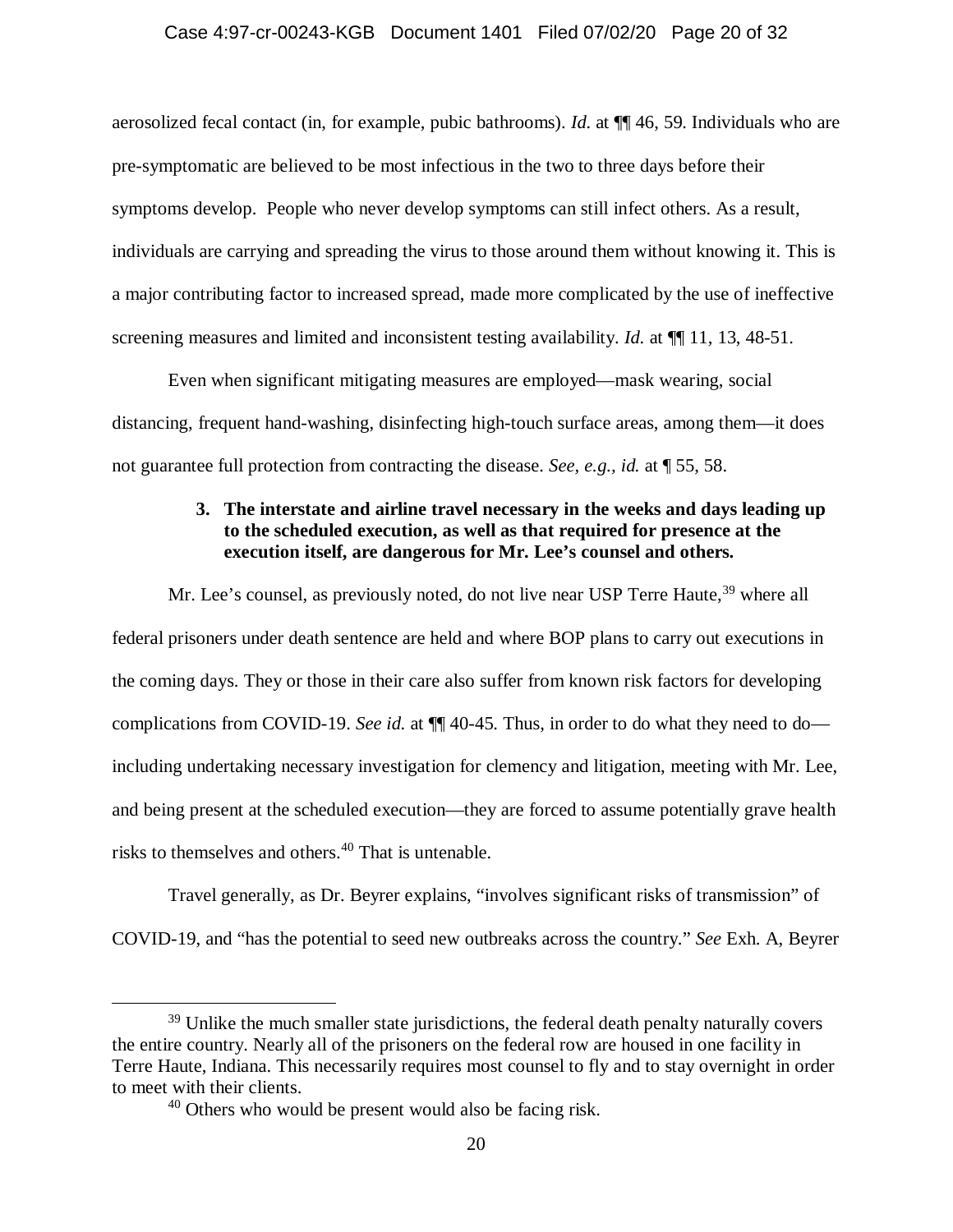## Case 4:97-cr-00243-KGB Document 1401 Filed 07/02/20 Page 21 of 32

Decl., ¶¶ 22, 61. Interstate travel, and airline travel in particular, in the midst of the pandemic continue to be dangerous, and carry enhanced chances of contracting and spreading the disease, potentially without detection until it is too late.<sup>[41](#page-20-0)</sup> *See id.* at  $\P$  61-81. Moreover, because of the nature of the disease and how it is spreading in prison settings, interstate or airline travel to and from a prison with known COVID-19 cases presents a heightened risk for counsel and for those they come in contact with both in journeying home and in arriving there.

Travel, as noted previously, increases risk for COVID-19 infection and spread. Therefore, the CDC recommends staying home and avoiding close contact with others. Air travel, hotel stays, and prison visits can increase risk of getting COVID-19, as these activities involve spending time in security lines, exposure to high contact surfaces, and close proximity to others.

Risk to individuals and their household members increases if they or their household members are at greater risk of contracting COVID-19 or experiencing more severe outcomes. Living in a household with an infected person increases risk of COVID-19 transmission, as it can be difficult to socially distance between household members (stay 6 away) and there are many shared surfaces in a household.

As asymptomatic transmission is possible, a person may return from a trip having been exposed to COVID-19 but show no signs of illness, which puts their household members at greater risk of infection.

For people who have recently traveled, some state and local governments may require a period of quarantine where the person must stay home for 14 days. But one is typically not able to quarantine from others in their household.

In the same fashion, if individuals became infected while inside a prison, they would pose a risk to anyone they came in contact with, including others in the prison; cab drivers, hotel staff, and fellow travelers they encounter upon their departure; and to everyone in the household to which they are returning.

*See id.* at ¶¶ 107-111; *see also id.* at ¶¶ 102-106.

<span id="page-20-0"></span> $41$  Dr. Beyrer noted the number of known COVID-19 cases and fatalities for various locations for Indiana as well as others, including where Mr. Lee's attorneys and some of Mr. Lee's family members would have to travel from and travel through to get to Terre Haute by plane. *See* Dr. Beyrer Dec. at ¶ 63.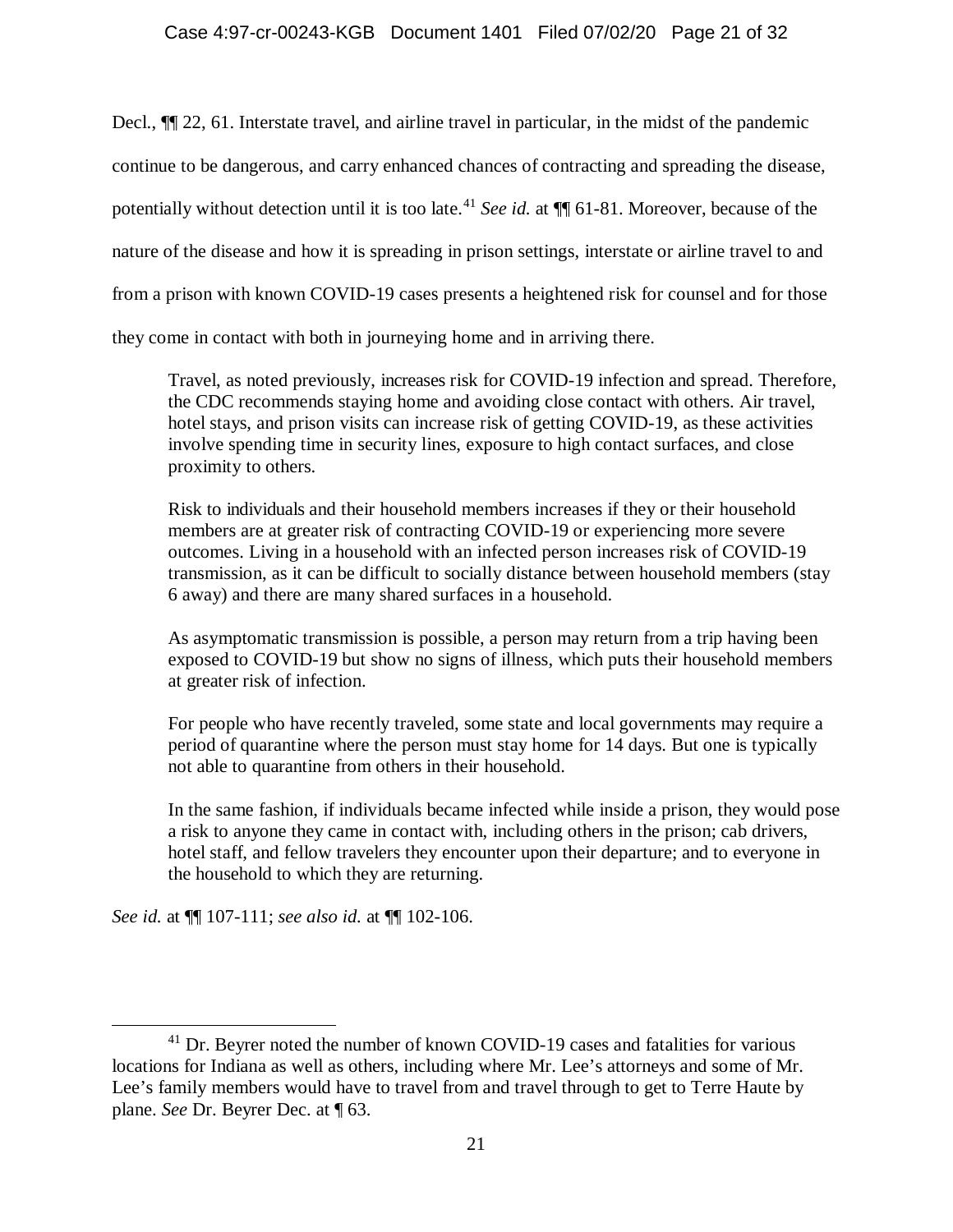# **4. Traveling to and from USP Terre Haute during the pandemic continues to be extremely hazardous.**

For counsel to undertake the necessary in-person meetings with Mr. Lee, and to be present for the execution itself, going to USP Terre Haute is unavoidable. The same is true for anyone who wishes to or needs to attend the execution. But prisons like USP Terre Haute are known COVID-19 hotspots, where the disease has the potential to spread quickly and uncontrollably. *See, e.g.,* Exh. A, Beyrer Decl., ¶ 83. Dr. Beyrer explains some of the reasons for this phenomenon:

First, as with other contaminate environments, like nursing homes, to receive basic necessities, prisoners are required to interact with numerous correctional officers daily: to receive food, receive medication, be let outside into recreational facilities. One infected correctional officer can spread infections between different areas of the prison.

Second, meaningful isolation and social distancing within a prison, among infected or exposed persons, is nearly impossible. Crowded conditions are a known risk factor for infection, and high-density prisons can more than double the risk of major infection, for instance for tuberculosis. Prisons rarely have the facilities available to allow individuals to quarantine properly. Those in need of quarantine and monitoring for symptoms, for instance, are often put in special housing units (SHU), which in turn requires further interactions with correctional officers, often in a delayed manner.

Third, prisons typically lack the facilities for quick and efficient dispensation of medical care and testing. This fact has been well-documented in prior studies of tuberculosis, which found 21% of prisons lacked organized healthcare systems allowing for timely testing. In addition, notably for SARS-CoV-2, individuals can quickly deteriorate, and current sick call protocols can make it difficult to receive care in the event of worsening symptoms.

*Id.* at  $\P$  84-86 (internal citation omitted). Prisons are, by their very nature, susceptible to

COVID-19 outbreaks, even where mitigation measures are instituted:

Transmission prevention in prisons is difficult because a prison is not a closed system. Even with the suspension of in-person visitation, correctional officers and other staff have to go home at the end of the day. Therefore, there is no way to ensure that community-related infections do not enter the prison system and quickly spread.

*Id.* at ¶¶ 88-89.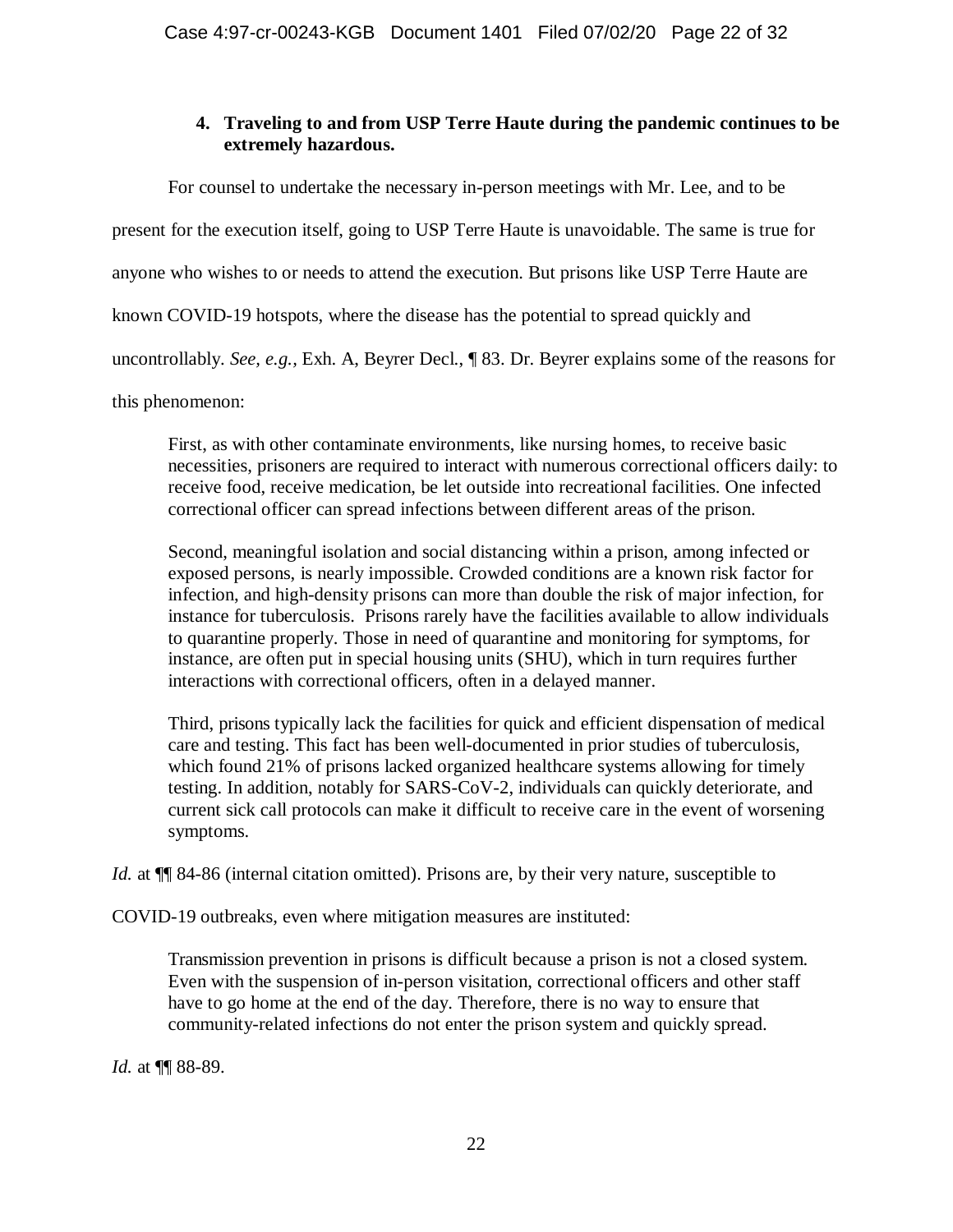### Case 4:97-cr-00243-KGB Document 1401 Filed 07/02/20 Page 23 of 32

These broader problems related to the spread of COVID-19 in prisons have been borne out in BOP institutions across the country, including at USP Terre Haute, and are welldocumented.[42](#page-22-0) Despite measures BOP has put in place to try to contain its spread—including suspending social and legal visits with prisoners, restricting prisoner movements within and between institutions, and barring many contractors and volunteers from entering institutions<sup>[43](#page-22-1)</sup> rates of COVID-19 infections and fatalities have continued to rise. As of July 1, 2020 6788 prisoners in BOP institutions have had confirmed cases of COVID-19, of which 90 have died.<sup>[44](#page-22-2)</sup> That is significantly disproportionate to the general population in the United States, as well as compared to other nations with significant coronavirus outbreaks:

<span id="page-22-0"></span> <sup>42</sup> *See, e.g.,* Keri Blakinger and Keegan Hamilton, *"I Begged Them To Let Me Die": How Federal Prisons Became Coronavirus Death Traps*, THE MARSHALL PROJECT (June 18, 2020) (available at: [https://www.themarshallproject.org/2020/06/18/i-begged-them-to-let-me-die-how](https://www.themarshallproject.org/2020/06/18/i-begged-them-to-let-me-die-how-federal-prisons-became-coronavirus-death-traps)[federal-prisons-became-coronavirus-death-traps](https://www.themarshallproject.org/2020/06/18/i-begged-them-to-let-me-die-how-federal-prisons-became-coronavirus-death-traps) )(last visited June 29, 2020); *see also* Janet Reitman, *"Something Is Going To Explode: When Coronavirus Strikes a Prison*, N.Y. TIMES (April 18, 2020), (available at: [https://www.nytimes.com/2020/04/18/magazine/oakdale-federal](https://www.nytimes.com/2020/04/18/magazine/oakdale-federal-prison-coronavirus.html)[prison-coronavirus.html\)](https://www.nytimes.com/2020/04/18/magazine/oakdale-federal-prison-coronavirus.html) (last visited June 29, 2020); *see also* Courtney Buble, Union Files National Grievance Over Alleged Safety Violations at Federal Prisons During Coronavirus Pandemic, Government Executive (April 20, 2020), (available at [https://www.govexec.com/workforce/2020/04/union-files-national-grievance-over-alleged](https://www.govexec.com/workforce/2020/04/union-files-national-grievance-over-alleged-safety-violations-federal-prisons-during-coronavirus-pandemic/164755/)[safety-violations-federal-prisons-during-coronavirus-pandemic/164755/](https://www.govexec.com/workforce/2020/04/union-files-national-grievance-over-alleged-safety-violations-federal-prisons-during-coronavirus-pandemic/164755/) )(last visited June 29, 2020).

<span id="page-22-1"></span><sup>43</sup> *See* BOP, BOP Implementing Modified Operations, (available at: [https://www.bop.gov/coronavirus/covid19\\_status.jsp\)](https://www.bop.gov/coronavirus/covid19_status.jsp) (last visited June 26, 2020).

<sup>44</sup> *See* BOP, BOP COVID-19 Cases (available at:

<span id="page-22-2"></span>[https://www.bop.gov/coronavirus/covid19\\_status.jsp\)](https://www.bop.gov/coronavirus/covid19_status.jsp) (last visited July 2, 2020). This includes the number of BOP inmates who have tested positive for COVID-19, the number of BOP inmates who have recovered, and the number of BOP inmates who have died from COVID-19.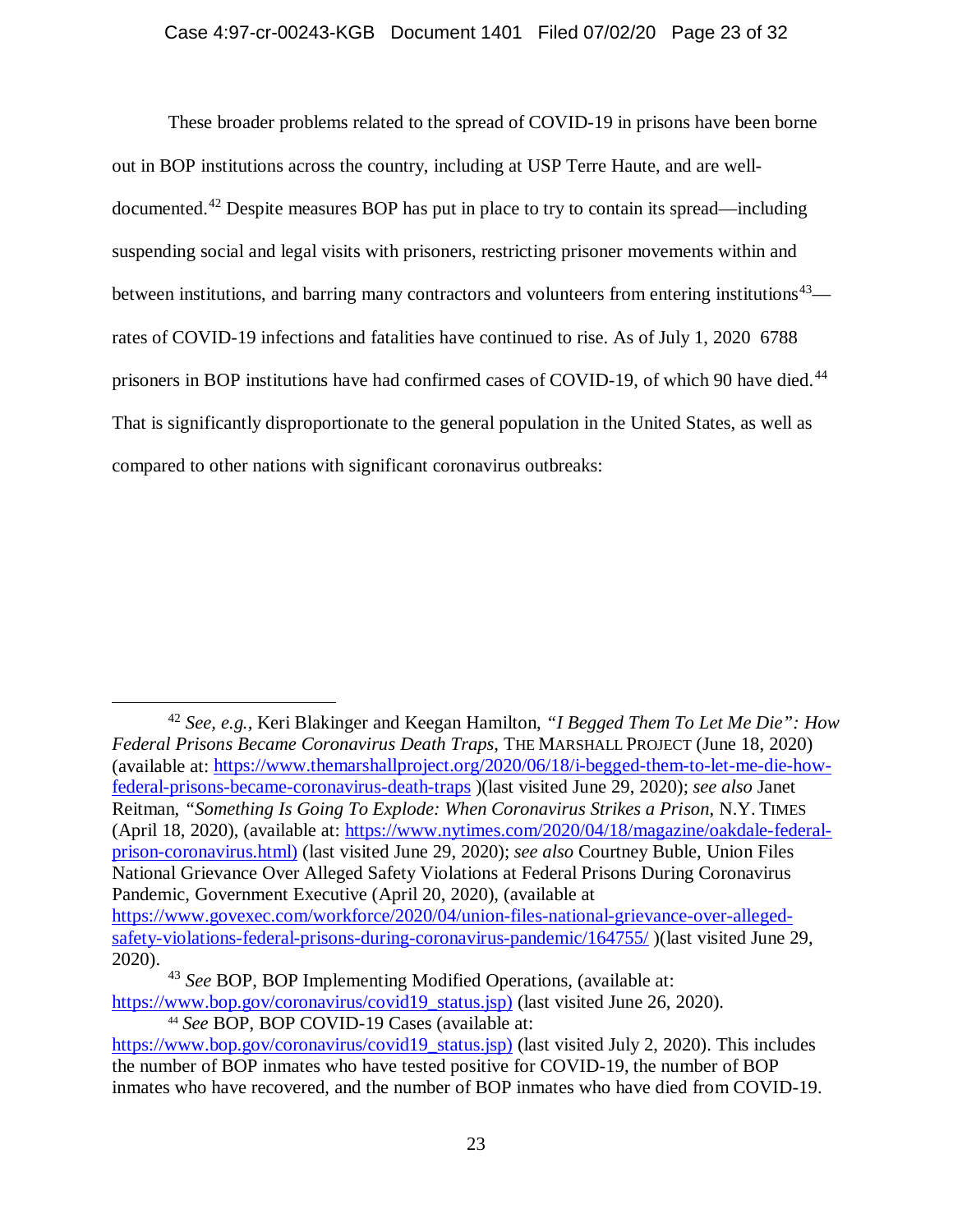| Location              | $\text{Case} \mathsf{s}^{45}$ | Population <sup>46</sup> | Infections/<br>1,000 People | <b>Infection Rate as</b><br><b>Percent of</b><br><b>Population</b> |
|-----------------------|-------------------------------|--------------------------|-----------------------------|--------------------------------------------------------------------|
| <b>BOP Imprisoned</b> |                               |                          |                             |                                                                    |
| <b>Population</b>     | $6,788^{47}$                  | 144,81748                | 46.87                       | 4.6873%                                                            |
| <b>United States</b>  | 2,68270                       | 329,882,238              | 8.10                        | 0.8131%                                                            |
| <b>China</b>          | 84,813                        | 1,394,015,977            | 0.06                        | 0.0061%                                                            |
| <b>Italy</b>          | 240,760                       | 62,402,659               | 3.74                        | 0.3738%                                                            |
| <b>Brazil</b>         | 1,448,753                     | 211,715,973              | 6.84                        | 0.6843%                                                            |

## **COVID-19 RATE OF INFECTION FOR VARIOUS POPULATIONS (AS OF JULY 1, 2020)**

|                               | BOP has an infection rate X times higher |
|-------------------------------|------------------------------------------|
| <b>Compared to the United</b> |                                          |
| <b>States</b>                 | 5.79                                     |
| Compared to China             | 781.17                                   |
| <b>Compared to Italy</b>      | 12.53                                    |
| <b>Compared to Brazil</b>     | 6.85                                     |

<span id="page-23-3"></span> $48$  This includes the number of federal inmates in BOP-managed institutions, the number of federal inmates in community-based facilities, and the number of federal inmates who have died from COVID-19. These numbers were obtained from [www.bop.gov/coronavirus](http://www.bop.gov/coronavirus) on 07/01/2020 at 7:40pm.

<span id="page-23-0"></span> <sup>45</sup> All data regarding positive COVID cases in the United States, China, Italy, and Brazil were obtained on 7/01/2020 at 7:43pm from<https://coronavirus.jhu.edu/map.html>

<span id="page-23-1"></span><sup>46</sup> All data regarding the population of United States, China, Italy, and Brazil were obtained on 7/01/2020 at 7:43pm from<https://www.census.gov/popclock/>

<span id="page-23-2"></span><sup>&</sup>lt;sup>47</sup> This includes the number of BOP inmates who have tested positive for COVID-19, the number of BOP inmates who have recovered, and the number of BOP inmates who have died from COVID-19. These numbers were obtained from [www.bop.gov/coronavirus](http://www.bop.gov/coronavirus) on 7/01/2020 at 7:40pm. There is good reason to believe that the numbers reported by the BOP understate the actual number of cases. *See* Walter Pavlo, "Federal Judges Are Relying On Bureau Of Prisons COVID-19 Numbers To Make Rulings," Forbes, May 20, 2020 (noting that BOP "figures do not accurately reflect the illness and the potential problems associated with deadly virus spread in prison" because they rely on "a carefully crafted definition of COVID-19 results" that only counts "active" cases of prisoners who have tested positive "and does not include those with symptoms, who have not been tested but are presumed sick enough to be quarantined," and that BOP "has no protocol for testing every inmate on a regular basis" because of cost concerns).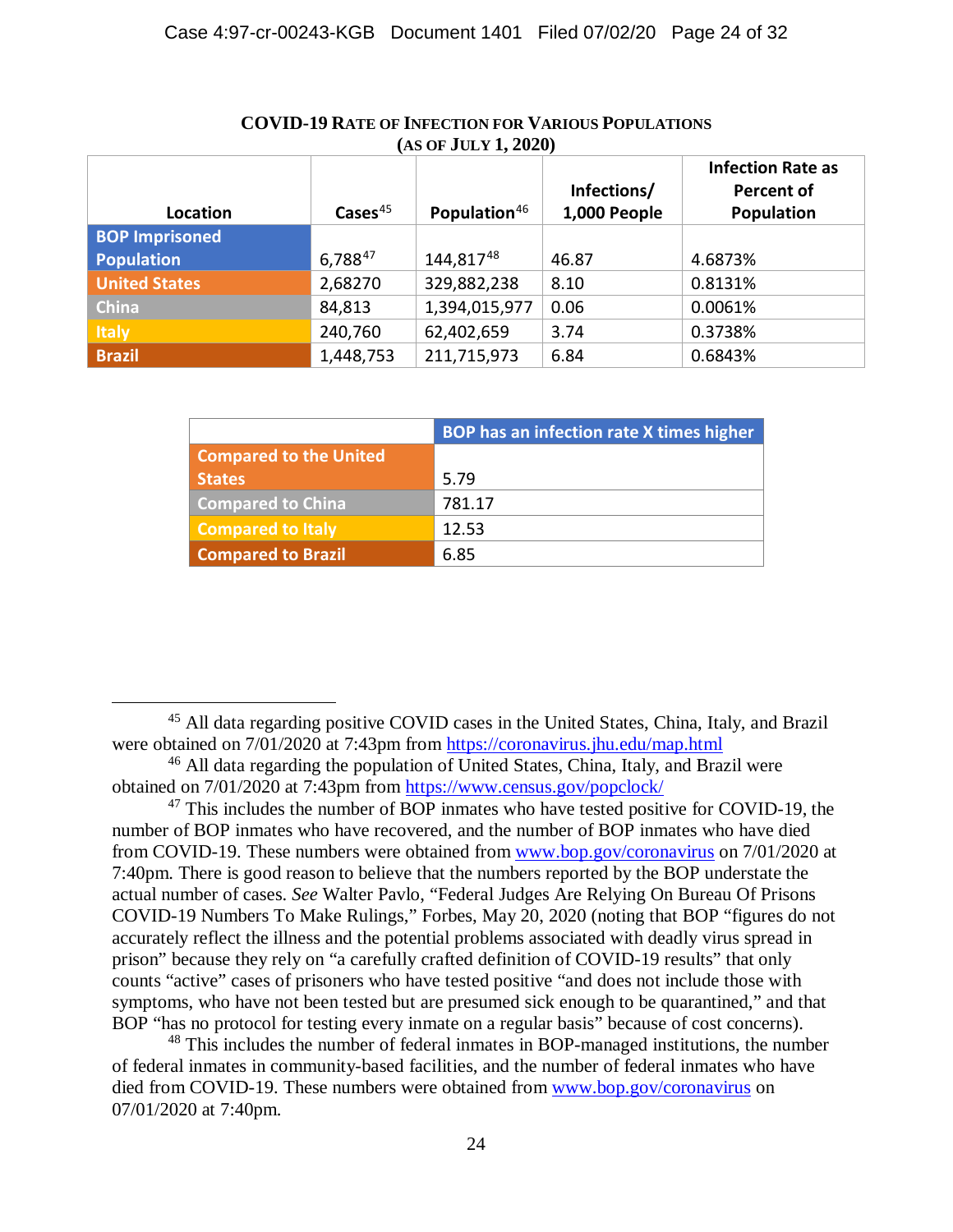Enormous outbreaks have already occurred in BOP institutions: at the Lompoc prison complex, where nearly all of those incarcerated tested positive for COVID 19, [49](#page-24-0) USP Yazoo City,<sup>[50](#page-24-1)</sup> FCI Butner,<sup>[51](#page-24-2)</sup> FCI Elkton,<sup>[52](#page-24-3)</sup> and FCI Forrest City,<sup>[53](#page-24-4)</sup> to name a few. As noted previously, USP Terre Haute has not been spared,<sup>[54](#page-24-5)</sup> and given the current trends and course of the disease in prison settings, there is little reason to believe it is immune from the alarming path COVID-19 has taken in other BOP facilities or that holding an execution there at this time will not be the catalyst for a new outbreak. (Indeed, in the single execution that has been held in this country since the coronavirus outbreak, the prison reported a spike in cases in the weeks immediately following it.[55\)](#page-24-6) There are no measures that DOJ or BOP can now take that will keep safe Mr.

<span id="page-24-0"></span> <sup>49</sup> Tyler Hayden, *ACLU Sues Lompoc Prison for Botching COVID-19 Response*, Santa Barbara Independent, May 18, 2020, (available at:

[https://www.independent.com/2020/05/18/aclu-sues-lompoc-prison-for-botching-response-to](https://www.independent.com/2020/05/18/aclu-sues-lompoc-prison-for-botching-response-to-covid-19-outbreak/)[covid-19-outbreak/\)](https://www.independent.com/2020/05/18/aclu-sues-lompoc-prison-for-botching-response-to-covid-19-outbreak/) (last visited July 2, 2020). *See also* Dr. Beyrer Dec. at ¶¶ 90-91.

<span id="page-24-1"></span><sup>50</sup> *81 COVID-19 cases reported at Yazoo City federal prison*, WJTV News, April 21, 2020. (available at: [https://www.wjtv.com/news/81-covid-19-cases-reported-at-yazoo-city](https://www.wjtv.com/news/81-covid-19-cases-reported-at-yazoo-city-federal-prison/)[federal-prison/\)](https://www.wjtv.com/news/81-covid-19-cases-reported-at-yazoo-city-federal-prison/) (last visited July 2, 2020).

<span id="page-24-2"></span><sup>51</sup> Dan Kane, *Butner federal prison begins mass COVID testing after six inmates die in eight days*, The News & Observer, June 3, 2020. (available at: [https://www.newsobserver.com/news/coronavirus/article243210251.html\)](https://www.newsobserver.com/news/coronavirus/article243210251.html) (last visited July 2, 2020).

<span id="page-24-3"></span><sup>&</sup>lt;sup>52</sup> "A total of 523 inmates at the prison have tested positive for COVID-19" and 9 have died. Julia Tullos, *No new COVID-19 cases at Ohio federal prison*, FOX19NOW.com, June 10, 2020 (available at: [https://www.fox19.com/2020/06/10/no-new-covid-cases-ohio-federal-prison/\)](https://www.fox19.com/2020/06/10/no-new-covid-cases-ohio-federal-prison/) (last visited July 2, 2020).

<span id="page-24-4"></span><sup>53</sup> Ninette Sosa, *A CLOSER LOOK: Forrest City and COVID-19*, KNWA FOX24, June 4, 2020. (available at: [https://www.nwahomepage.com/news/a-closer-look/a-closer-look-forrest](https://www.nwahomepage.com/news/a-closer-look/a-closer-look-forrest-city-and-covid-19/)[city-and-covid-19/\)](https://www.nwahomepage.com/news/a-closer-look/a-closer-look-forrest-city-and-covid-19/) (last visited July 2, 2020) (reporting more than 600 positive cases at one point).

<span id="page-24-5"></span><sup>&</sup>lt;sup>54</sup> Eleven inmates at the federal prison at Terre Haute had tested positive for COVID-19 as of July 1, 2020, with 39 test results still pending. <https://www.bop.gov/coronavirus/> (last visited July 2, 2020). One inmate is reported as having died. Sue Loughlin, *Federal prison in Terre Haute records first COVID-19 death*, Tribune-Star, May 26, 2020. (available at: [https://www.tribstar.com/news/federal-prison-in-terre-haute-records-first-covid-19](https://www.tribstar.com/news/federal-prison-in-terre-haute-records-first-covid-19-death/article_852d74da-9f86-11ea-ae3c-f7f139af47cc.html) [death/article\\_852d74da-9f86-11ea-ae3c-f7f139af47cc.html\)](https://www.tribstar.com/news/federal-prison-in-terre-haute-records-first-covid-19-death/article_852d74da-9f86-11ea-ae3c-f7f139af47cc.html)(last visited July 2, 2020).

<span id="page-24-6"></span><sup>55</sup> Bobby Radford, *COVID-19 outbreak confirmed at prison in Bonne Terre,* Daily Journal Online, June 19, 2020. (available at: [https://dailyjournalonline.com/news/local/govt-and-](https://dailyjournalonline.com/news/local/govt-and-politics/covid-19-outbreak-confirmed-at-prison-in-bonne-terre/article_c7222072-e242-513d-871a-c63a9c30cfbc.html)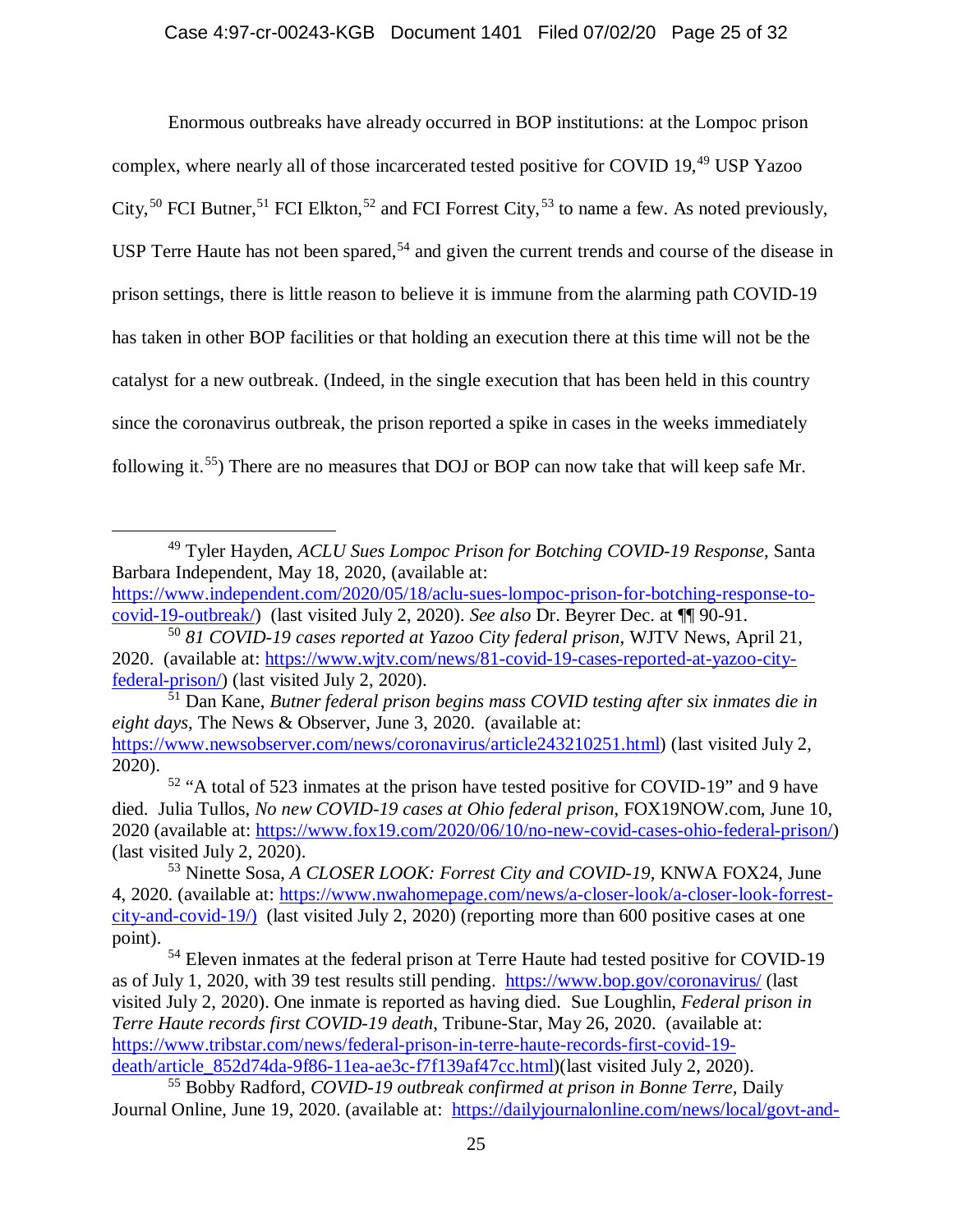Lee's counsel or others who would attend the July 13<sup>th</sup> execution.<sup>[56](#page-25-0)</sup> See Exh. A, Beyrer Decl., *e.g.,* ¶¶ 61-81; 102-111.

# **5. The movement of people in and out of USP Terre Haute for the execution heightens the COVID-19-related health risks for Mr. Lee's counsel, and others who may be present, and the general public.**

The execution of Mr. Lee is not planned to be a local event, held in complete isolation, limited to a specific date and time, and sealed off from COVID-19. Any claims to the contrary are refuted by the nature of the disease and how it spreads.

The execution itself takes place in a small building at USP Terre Haute, with smaller viewing rooms in which social distancing is exceedingly difficult. Upon information and belief, [57](#page-25-1) witnesses will be required to report at a designated off-site location prior to the scheduled execution. They will be loaded into a standard-size passenger van and driven by BOP personnel to the prison. That drive is approximately 10 to 15 minutes, during which time witnesses will be required to sit next to each other and be unable to socially distance.

Upon arrival, witnesses will be escorted to their respective viewing rooms inside the

 $\overline{a}$ 

[politics/covid-19-outbreak-confirmed-at-prison-in-bonne-terre/article\\_c7222072-e242-513d-](https://dailyjournalonline.com/news/local/govt-and-politics/covid-19-outbreak-confirmed-at-prison-in-bonne-terre/article_c7222072-e242-513d-871a-c63a9c30cfbc.html)[871a-c63a9c30cfbc.html](https://dailyjournalonline.com/news/local/govt-and-politics/covid-19-outbreak-confirmed-at-prison-in-bonne-terre/article_c7222072-e242-513d-871a-c63a9c30cfbc.html) (last visited July 2, 2020).

<span id="page-25-0"></span><sup>56</sup> Undersigned counsel Kouros has previously informed the Court concerning his responsibilities in caring for his elderly parents, whose pre-existing health conditions put them at elevated risk for contracting COVID-19. See Dkt. 1372 at 3. He is not alone. Each of the other lawyers involved in Mr. Lee's case, including those on his witness list for his execution, are also caring for family members with pre-existing conditions, and/or have their own pre-existing conditions that put them at elevated risk. These conditions include their age, cancer, hypertension, diabetes, heart disease, Parkinson's disease, kidney disease, and asthma. *See*, *e.g*., Exh. A, Beyrer Decl., ¶¶ 39-45; *see also* Center for Disease Control and Prevention, Coronavirus Disease 2019, People with Certain Medical Conditions, https://www.cdc.gov/coronavirus/2019 ncov/need-extra-precautions/people-with-medical-conditions.html (last visited July, 2, 2020).

<span id="page-25-1"></span> $57$  The following information is based on the undersigned's conversation with counsel who witnessed one of the three executions to have been carried out at USP-Terre Haute. More specific information concerning room dimensions and timing is uniquely within the control of the BOP.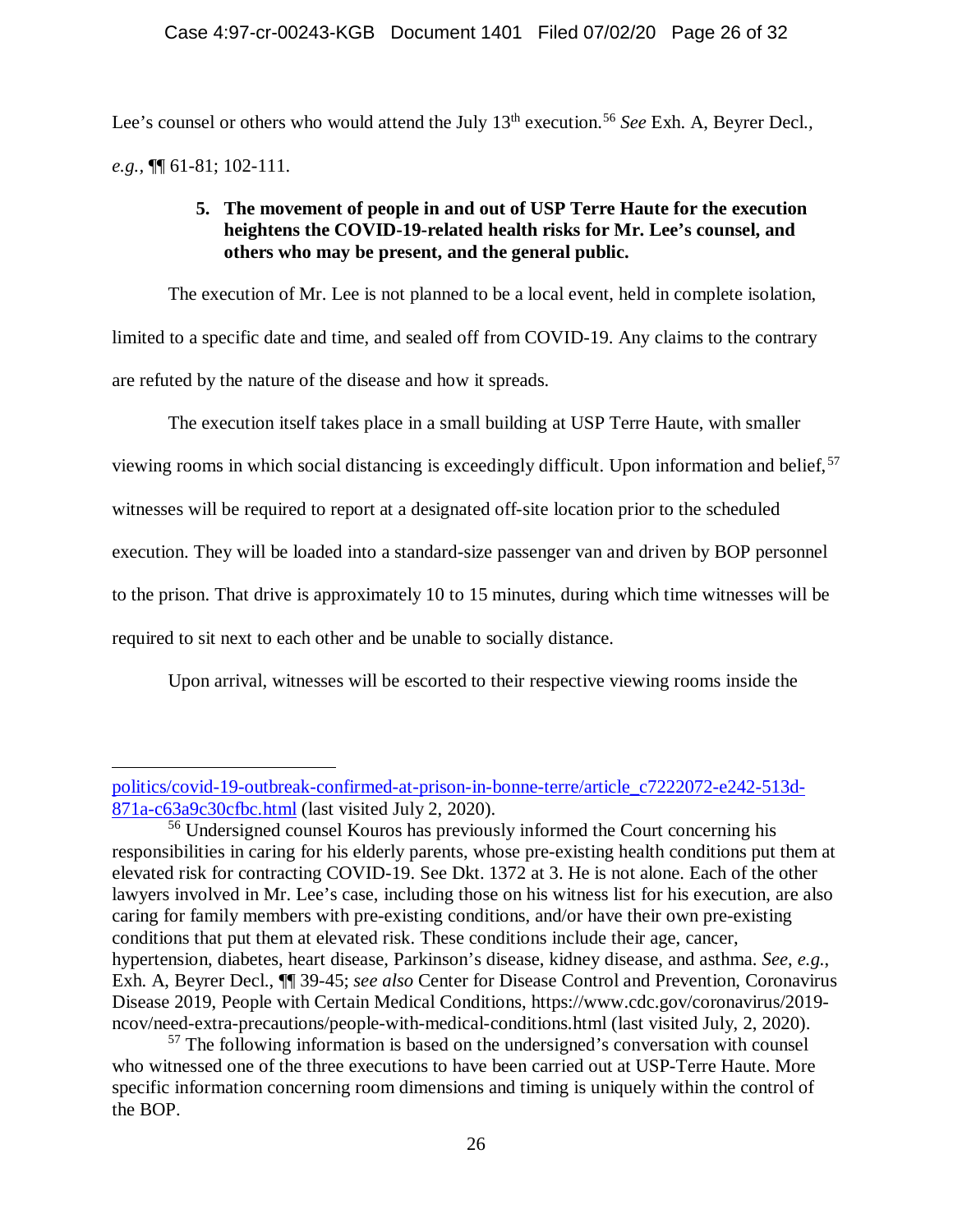#### Case 4:97-cr-00243-KGB Document 1401 Filed 07/02/20 Page 27 of 32

building where the execution will take place, by group. (There are four viewing rooms that look into the execution chamber, and each is designated to a particular group: (1) victims' family members; (2) Government personnel; (3) media; (4) witnesses for the condemned prisoner.) Each room has a glass window from which the witnesses can view the prisoner on the gurney. The room for the prisoner's witnesses is small. The only way to have visual contact with the prisoner is to be up against the glass window; although there are chairs in the room, it is not possible to have visual contact with the prisoner from a seated position. The window is not wide; it can accommodate four adults, standing shoulder-to-shoulder. (And even without being up against the glass, witnesses will not be able to effectively socially distance from each other because of the small size of the room.)

The prisoner's witnesses will be in their viewing room for at least 20 to 30 minutes. After the execution, those witnesses will be escorted to a holding room, waiting until it is their turn to address the media outside of the building. The holding room is small, and witnesses will have to remain there until the other groups (the victims' family members and Government personnel) have finished speaking. The witnesses may have to wait in the small holding room for 45 minutes to an hour. If they need to use the facilities, the witnesses will have to share a common bathroom.

After speaking with the media, the prisoner's witnesses will then be shepherded into a standard-size passenger van and driven off-site. This drive is also approximately 10-15 minutes. All in all, the prisoner's witnesses will be in each other's close proximity, and unable to socially distance, for between 90 minute to two hours, at a minimum. (The small size of the building poses additional challenges for the prisoner's counsel. Upon information and belief, in the days leading up to the execution, the prisoner will be transferred to a cell in that building, and it will

27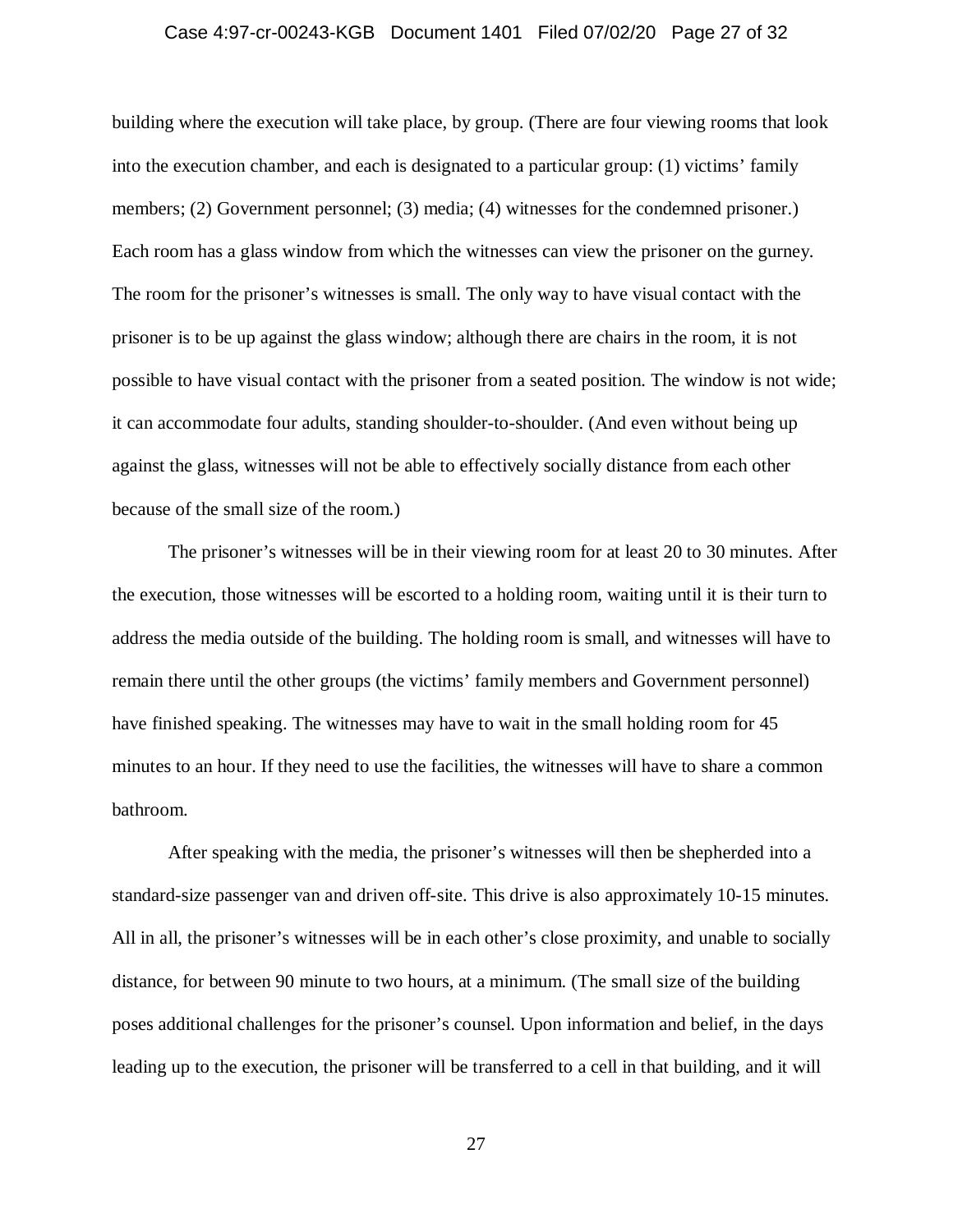### Case 4:97-cr-00243-KGB Document 1401 Filed 07/02/20 Page 28 of 32

be the only location where counsel can meet with their client. The visiting area is separated by

glass that has perforations in it to allow for communication. The side on which counsel is

required to be is a very small room. Two people cannot be in that room and maintain a distance

of six feet; counsel will thus be unable to socially distance while meeting with their client.

Additionally, counsel will be required to share a common bathroom.)

In other words, for nearly the entirety of the process, witnesses will be in the kind of tight

space that poses the greatest risk of contracting the virus:

The length of time a person spends in an environment that harbors the virus increases his or her chance of contracting it. While a very short period of time may be enough for someone to contract it if the viral load is heavy, a longer period of time in the presence of even a small amount of virus increases the chance of infection.

The most dangerous transmission scenarios are indoor environments with poor ventilation in which people are close together. Research suggests that speech droplets which carry the virus that causes COVID-19 can linger in the air in closed environments for 8 to 14 minutes…

Poorly ventilated spaces increase the likelihood of COVID-19 transmission. Some airflow studies have found that respiratory droplets can travel between people even from 10 feet away, suggesting that even the social distancing recommendation of 6 feet may be insufficient depending on ventilation. Airflow direction may also influence transmission. One case report from China found that a cluster of infections mapped onto the direction of air conditioning flow through a restaurant.

### *Id.* at ¶¶ 52, 54, 57.

But focusing on the execution itself does not capture the enormity of the health risks facing Mr. Lee's counsel and others surrounding the execution. It will inevitably involve the movement of many people across state lines, including from areas of heavy COVID-19 outbreak, utilizing various modes of transportation, to and from a prison; it will require the sharing of public spaces, including, hotels, restrooms, and other prison facilities over the course of several days, and it will require many situations in which the recommended COVID-19 mitigation measures are ineffective or impossible. Counsel will have little control over their exposure. Exh.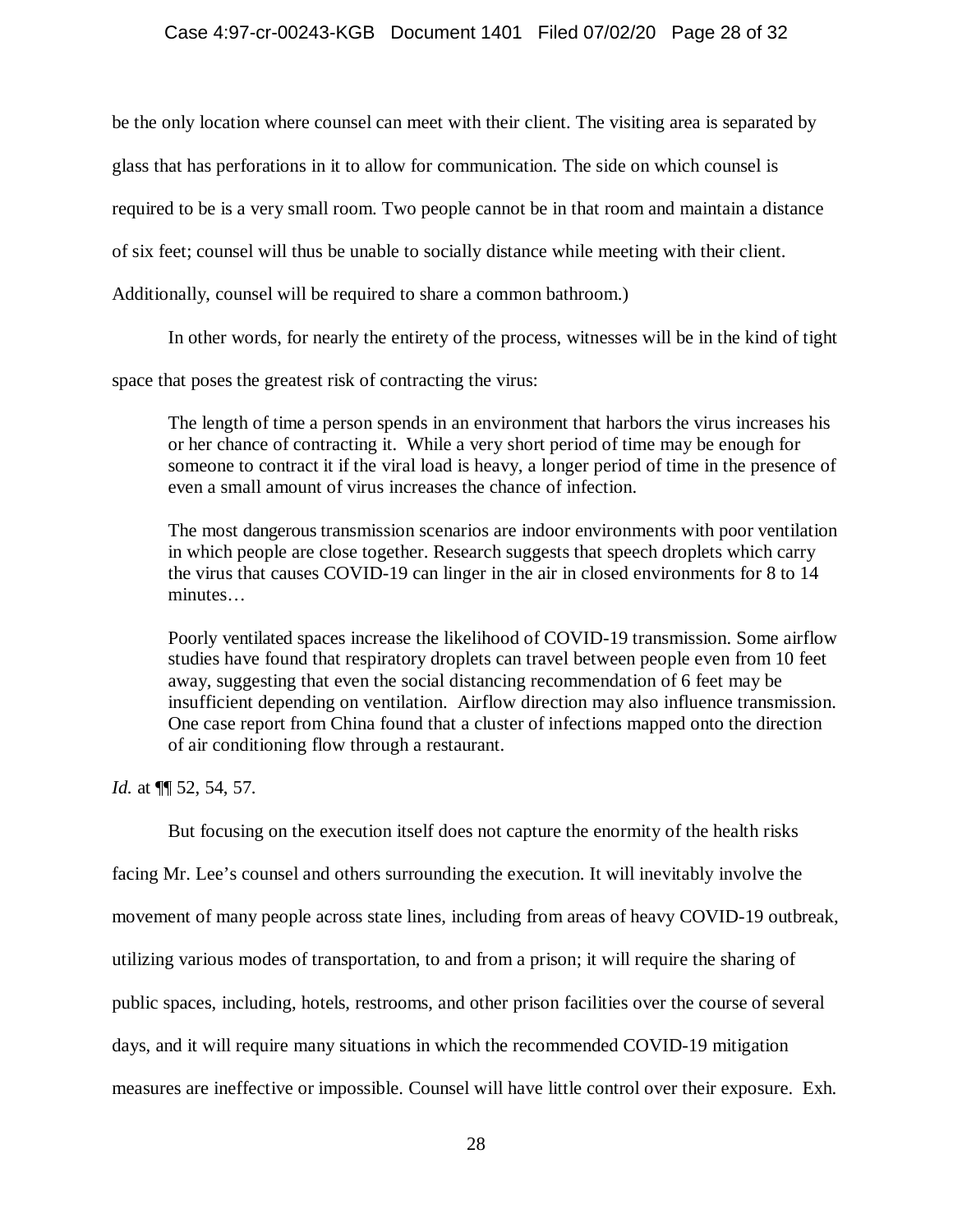A, Beyrer Decl., ¶ 80.

For the Government's part, a mass mobilization of hundreds of BOP employees from different prison facilities, from the immediate area and from afar, as well as outside contractors and personnel from other federal, state, and local law enforcement agencies, will be required. As Rick Winter, Regional Counsel for BOP's North Central Region (which includes FCC Terre Haute), stated under oath, in connection to Mr. Lee's and others' 2019 execution dates:

[A]rrangements include the activation of the execution team, which consists of over 40 BOP staff members. These staff members will, by necessity, be removed from their normal duties, which include a wide range of correctional and administrative positions within the BOP. Pursuant to the current operational plan, these staff members are scheduled to cease their normal duties several days in advance of a scheduled execution, in order to give the team time to practice and prepare for their role in an execution. In addition to the team members, a number of BOP administrators will be present as well, also ceasing their normal duties in advance of an execution.

Additionally, the BOP plans to use contractors who have made themselves available and presumably have made any necessary arrangements for personal and work related matters based on the executions scheduled in December.

Executions are scheduled to take place at the Federal Correctional Complex at Terre Haute, Indiana (FCC Terre Haute). Accordingly, FCC Terre Haute is also mobilizing personnel in preparation of the currently scheduled executions. In preparation, FCC Terre Haute has also been coordinating with federal, state, and local law enforcement agencies, some of whom have indicated their plans to send personnel to FCC Terre Haute to help maintain security for the currently scheduled executions.

Approximately 200 FCC Terre Haute staff will serve as institution security and support during an execution…

Additionally, FCC Terre Haute has made arrangements for specific needs related solely to an execution, for example contracting for buses which will be used to transport public demonstrators who wish to assemble.

Schedules for FCC Terre Haute staff members are currently being created, allocating staff based on current execution dates. For additional security and support, specialized BOP teams such as Special Operations Response Teams (SORT) and Disturbance Control Teams (DCT) will travel to FCC Terre Haute from other BOP institutions. These teams consists [sic] of approximately 50 individuals.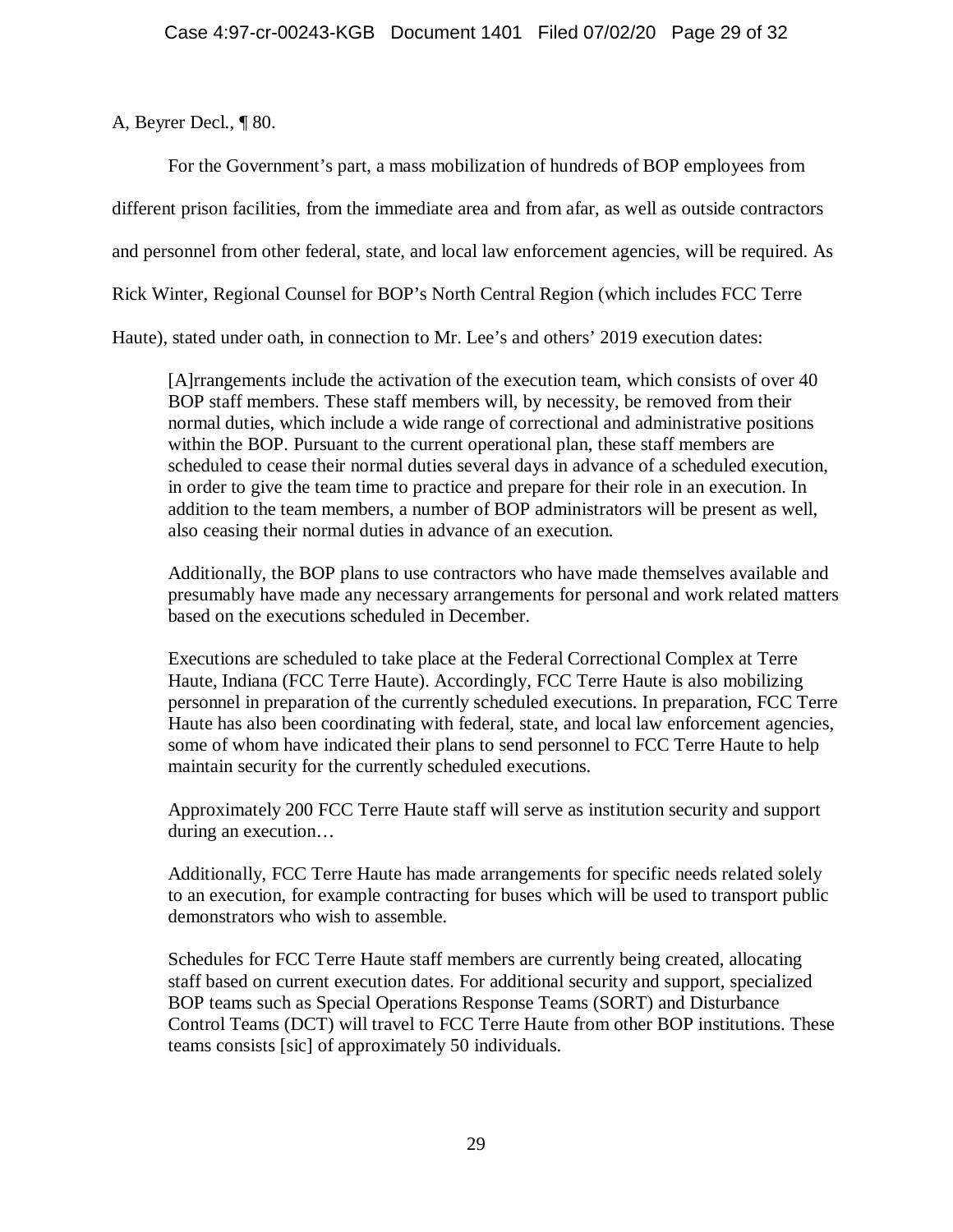Additionally, BOP has made travel and lodging arrangements for the victims' family members to attend the December executions.

*See* Declaration of Rick Winter, *In the Matter of the Federal Bureau of Prisons' Execution* 

*Protocol Cases*, No. 1:19-mc-00145, Doc. 54,  $\P$  5-11 (Nov. 21, 2019). <sup>[58](#page-29-0)</sup> The logistics Mr.

Winter describes were presumably necessary for safety and security for the previously scheduled

execution dates, and are presumably comparable to what will be necessary for the currently

scheduled one.

DOJ and its sub-agency the BOP are aiming to control a situation that is not in their

power to control. That is the nature of COVID-19. No assurances they may give—about what the

BOP claims to be able to accomplish safely in the execution chamber or otherwise—can

adequately protect counsel, others who may be present for the execution, or the general public.

Rather than press forth in the midst of this unprecedented public health emergency, Dr. Beyrer's

sound and sensible conclusions should inform the Court's decision:

It is my opinion, to a reasonable degree of medical certainty, that overnight, out-of-state travel, poses a significant and enhanced risk to the traveler and the members of his or her household, of contracting, and causing community spread of, COVID-19, a disease which can cause serious illness, long-term and permanent health effects, and death.

It is my opinion, to a reasonable degree of medical certainty, that visiting a prison, poses a significant and enhanced risk to the traveler and members of his or her household, of contracting, and causing community spread of, COVID-19, a disease which can cause serious illness, long-term and permanent health effects, and death.

It is my opinion, to a reasonable degree of medical certainty, that traveling from out of state and visiting a prison, poses a significant and enhanced risk of the traveler bringing SARS-CoV-2 into the prison and transmitting it to staff, prisoners, and others one encounters in the prison, including other visitors.

It is my opinion, to a reasonable degree of medical certainty, that travel and visits to penal institutions currently risks public health and community spread and will remain a risk until at least the Spring of 2021.

<span id="page-29-0"></span><sup>&</sup>lt;sup>58</sup> If these arrangements have changed in any way, no one has advised counsel for Mr. Lee.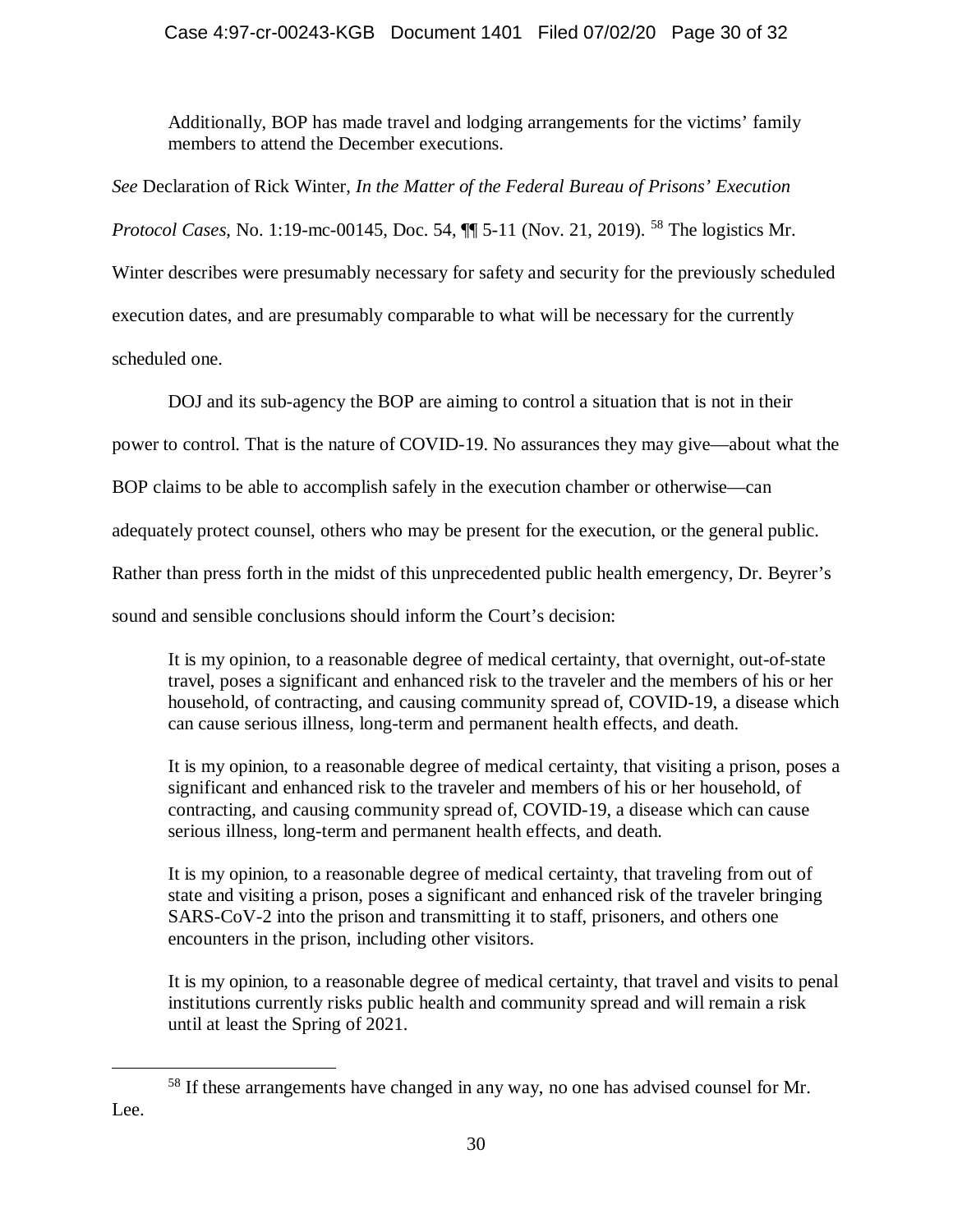*See* Exh. A, Beyrer Decl., ¶¶ 119-122.

When the logistics of moving forward with the currently scheduled execution date for Mr. Lee are considered along with what is known about the attendant risks of COVID-19 and the manner in which it spreads insidiously and boundlessly, the need for setting a later date is clear.

## **CONCLUSION**

This Court has the unchallengeable discretion to set or modify Mr. Lee's execution date, a fact supported by the law and the history of the federal death penalty and acknowledged as well by the DOJ. That his execution has been set in the midst of an unprecedented and worsening health crisis presents a strong case for the use of that discretion. Counsel have been left with the unthinkable choice of abandoning their professional obligations to Mr. Lee to protect their own well-being or fulfilling those obligations and, in the process, potentially imperiling themselves, their families, and members of the public. This is easily solved, not by cancelling Mr. Lee's execution, but merely by postponing it until the crisis abates. Mr. Lee asks this Court to do so.

Respectfully submitted this 2nd day of July, 2020.

MORRIS H. MOON GEORGE G. KOUROS Bar Number 24032750 (TX) Bar Number 420813 (CT) Attorney for Daniel Lee Attorney for Daniel Lee Assistant Federal Public Defender Assistant Federal Public Defender Federal Capital Habeas Project Federal Capital Habeas Project 6411 Ivy Lane, Suite 710 6411 Ivy Lane, Suite 710 Greenbelt, MD 20770 Greenbelt, MD 20770 Telephone: (713) 880-3556 Telephone: (301) 821-0855 Email: Morris\_Moon@fd.org Email: George\_Kouros@fd.org